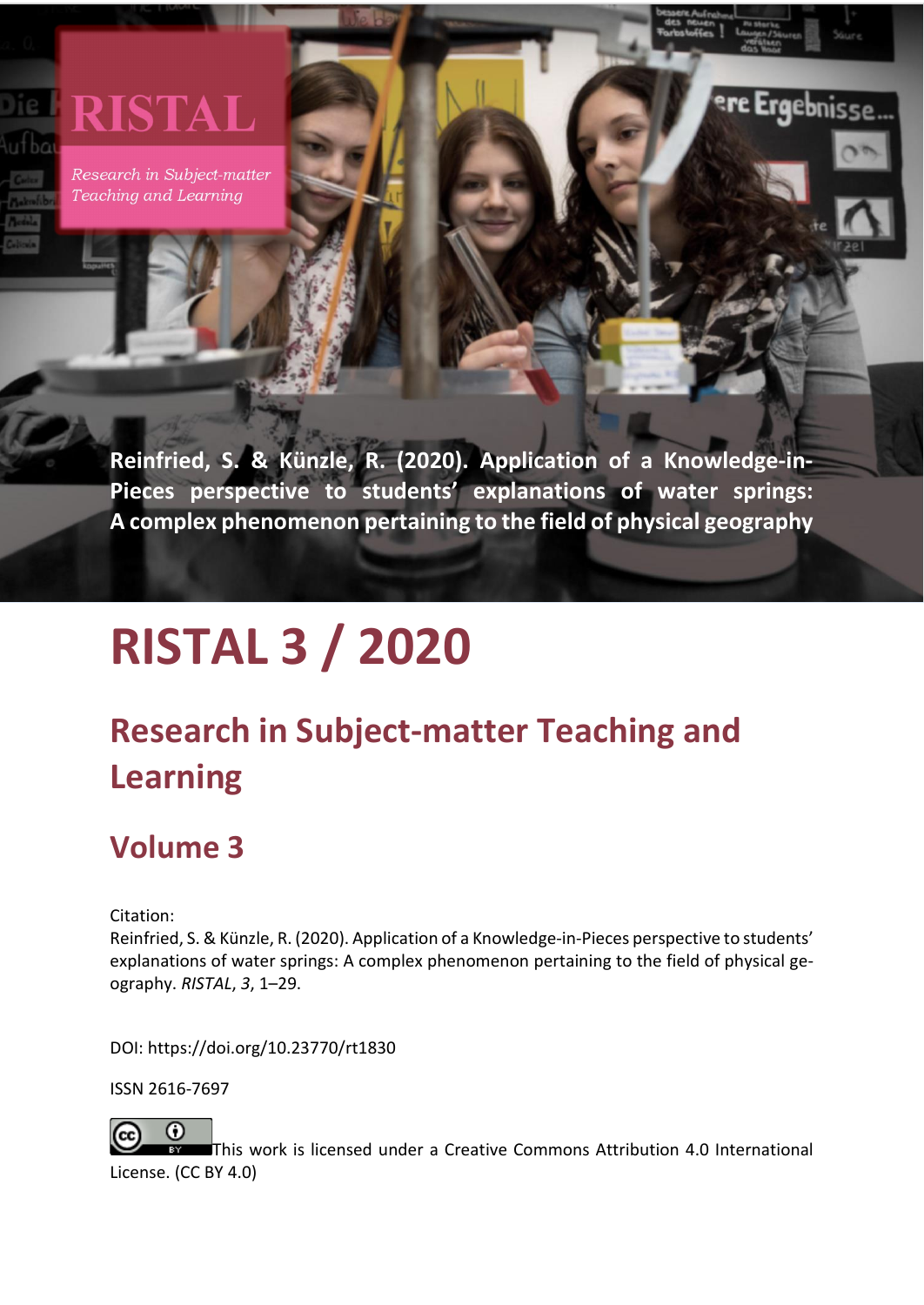# **Application of a Knowledge-in-Pieces perspective to students' explanations of water springs: A complex phenomenon pertaining to the field of physical geography**

# Sibylle Reinfried (Corresponding author) & Roland Künzle

#### Abstract

This in-depth explorative qualitative study provides an empirical analysis of students' understanding of the concept of water springs based on the theoretical framework of Knowledge-in-Pieces (KiP) by diSessa (1993). KiP is an epistemological perspective that views knowledge as a complex system of many types of knowledge elements. These include the so-called explanatory primitives (e-prims), that is, intuitive knowledge elements that people use when interpreting the world. The aim of this study was to gauge the potential of KiP in the field of research on pre-instructional conceptual knowledge in the geosciences by analysing conceptions of the complex hydrological issue of the formation of water springs. When probing student explanations of springs for e-prims in two case studies involving 12-year-old boys, we identified two explanatory primitives not previously documented. We named these "stuff in motion has force" and "hard stuff blocks, loose stuff lets something through.

#### Keywords

Knowledge-in-Pieces; intuitive knowledge; explanatory primitives; complex hydrological concepts; water springs

## **1 Introduction**

The motivation for the present study derived from the fact that, while the approach of Knowledge-in-Pieces (KiP) has proved fruitful for learning in various fields of science learning, it has so far received little attention in geography and earth science (hereinafter referred to as geosciences). KiP is an epistemological perspective that views knowledge as a complex system of many types of knowledge elements, including intuitive knowledge elements (diSessa, 2018, p. 67). This explorative study analyses 12-yearold secondary school students' explanations of a hydrogeological phenomenon, namely the formation of water springs, from a KiP perspective (diSessa, 1993). The relevance of water springs as a hydrological topic is attributable to the fact that they are an indispensable source of drinking water for mankind. The quality of spring water is, in turn, very much dependent on the conditions under which a spring is formed (Hölting & Coldewey, 2009). The prerequisites for the formation of springs, however, are complex and invisible. Therefore, novices can explain the occurrence of water springs only with the help of everyday experience and an intuitive understanding of the physical world. When students who have no formal knowledge of water springs are asked how springs are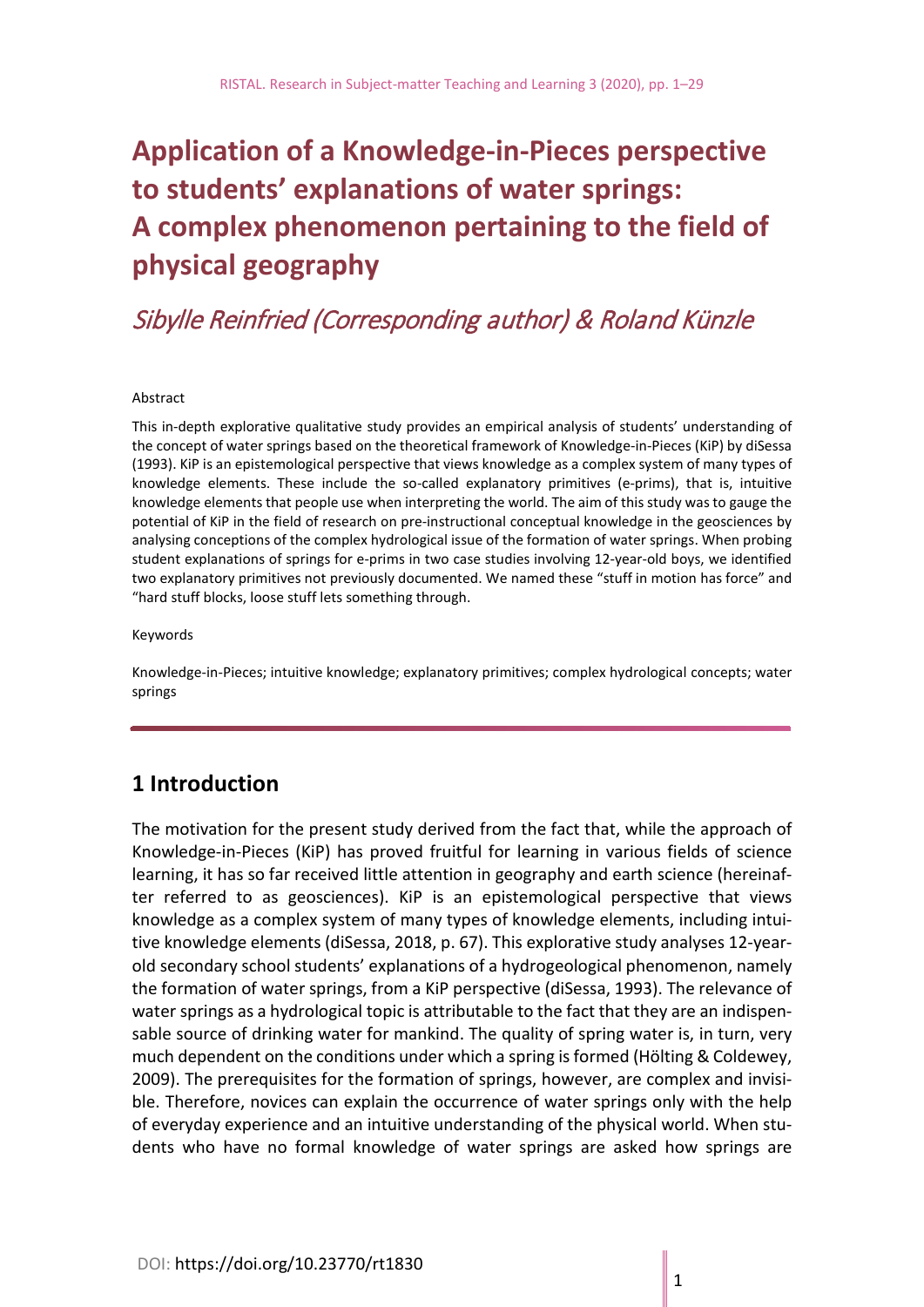formed, they frequently express the following idea: "Groundwater is stored underground, often in large subsurface openings such as caves, lakes, or channels. Due to its force, the water rises to the surface against gravity to form a spring" (Reinfried, Tempelmann, & Aeschbacher 2012b). From the perspective of formal hydrogeology, such notions are mostly erroneous. They constitute common-sense science knowledge, which is also referred to as prior knowledge or intuitive knowledge acquired prior to formal instruction (e.g. diSessa, 2018; Hammer, 1996; Sherin, 2006). We chose the KiP perspective for this research project because it appeared to be particularly suited for capturing intuitive knowledge. Our goal was to identify intuitive knowledge elements upon which students draw when explaining water springs and to discover how students make sense of these elements to arrive at a conclusive explanation of this phenomenon.

# 2 Pre-instructional knowledge conceptualised as Knowledge-in-Pieces

Knowledge-in-Pieces (KiP) is an epistemological perspective on science learning developed by diSessa (1993). It belongs to the field of conceptual change (Vosniadou, 2013), a learning theory close to constructivism, which examines particularly difficult learning processes. KiP has provided a deeper understanding of the phenomenon of "prior conceptions", a term used to describe students' intuitive, common-sense, everyday, preinstructional ideas of phenomena of the natural world (diSessa, 2018, p. 67). Using KiP, students' explanations of the physical world are taken to be spontaneous constructions. These constructions result from the activation of fine-grained intuitive bits of knowledge, termed psychological primitives, or p-prims (diSessa, 1993, p. 112). The term "intuitive" is used loosely and informally to describe students' commonly held prior conceptions. P-prims are defined as micro-generalisations that people abstract from their experience. They are closely linked to familiar phenomena and are used in everyday life in a wide variety of situations. They are spontaneously activated in a given situation and organised in such a way as to help people interpret what they experience. The individual is not aware of their existence, as they are non-verbal and lie outside the realm of conscious deliberate recall. P-prims are therefore always context-dependent and are activated only in response to a particular situation or by associative knowledge structures (diSessa, 2008). P-prims are elements of intuitive knowledge that constitute people's "sense of mechanism" by which they assess occurrences as obvious, plausible, or implausible and explain or refute real or imagined possibilities (diSessa, 2018, p. 69). Once p-prims are established on the phenomenological level, they become internalised resources that can be called upon at any time to render later experiences intelligible. This sense-making process takes place at a very deep cognitive level, which explains why learners are largely unaware of the basis of their understanding (Southerland, Abrams, Cummins, & Anzelmo, 2001, p. 329). In other words, p-prims are fundamental knowledge elements that learners understand without explanation because they function as implicit presuppositions of how the physical world works (Ueno, 1993). Since, according to diSessa (2018), single pieces of knowledge are not interconnected but remain *isolated*, contradictory pieces of knowledge can *coexist* without learners being aware of the contradictions.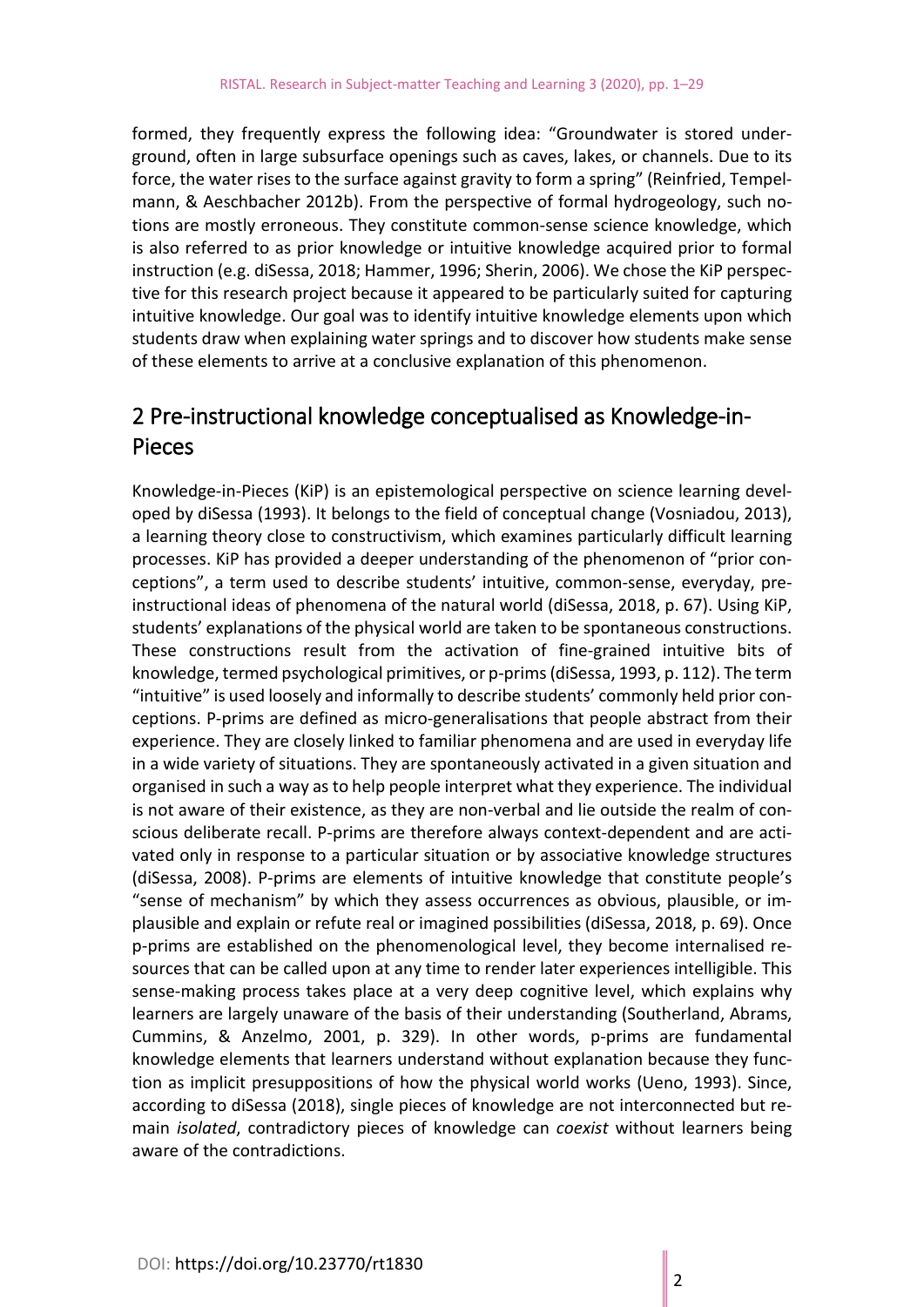Because the use of those p-prims that formal science would classify as incorrect often proves useful in real-life contexts, elements of knowledge are inherently neither correct nor incorrect from a KiP perspective. They only become correct or incorrect in their application. The p-prim "closer means stronger" (Sherin, Krakowski, & Lee, 2012) offers an illustrative example. If this p-prim is used to state that it is hotter in summer because the Earth is closer to the Sun than it is in winter, this is wrong from the perspective of formal astronomy. Conversely, if the same p-prim is used to explain why a lit candle gradually feels hotter as one ventures closer to it, the conclusion is correct. Once established, p-prims do not disappear and are not replaced. They belong to the individual's intuitive knowledge of how the world functions. P-prims are reinforced by daily experience and, thus, have a high cueing priority. In the course of learning processes, p-prims are not substituted but expanded in their scope of application. For this reason, learning, from a KiP perspective, is viewed as conceptual development based on the reorganisation and re-contextualisation of initially piecemeal, loosely connected, incoherent (sub-)conceptual knowledge elements of a learner's individual knowledge repertoire into a better organised, stronger, and more complex knowledge system (diSessa, 1993, 2008). Since p-prims are general abstractions from experience, they should not be domain-specific, because their activation in the cognitive system will occur prior to any assessment of a phenomenon of a particular knowledge domain (diSessa, 1993; Hammer, 2000; Louca, Elby, Hammer, & Kagey, 2004; Sherin, 2001). In a 120-page long analysis, diSessa (1993) describes over 30 p-prims, which have since been supplemented by further examples (e.g. by Hammer, 2004; Sherin, 2006). Some well-known examples of p-prims are "continuous force" (the intuitive schematisation of an agent perpetually acting on an object), "Ohm's p-prim" (increased effort or intensity of impetus leads to more of the result), "overcoming" (one force or influence overpowers another), and "blocking" (an object's tendency towards motion is thwarted by another object in its path). All examples were taken from diSessa (1993, p. 217ff).

Kapon and diSessa (2012, p. 266) expanded this approach by developing the construct of explanatory primitives. In their view, explanations are formed by reducing each phenomenon to a certain set of functional knowledge elements, which they term explanatory primitives, or e-prims. They have the characteristic of being self-explanatory and are encoded in people's minds. While p-prims relate to abstracted experiences of the physical world, e-prims are self-explanatory units that reflect "the way things are". They result from social interaction, language (metaphors), or explicit instruction. E-prims *may* possess properties of p-prims, but they do not necessarily possess properties of p-prims. They are therefore seen as a category of knowledge elements superordinate to p-prims, but in terms of their function, they do not differ from p-prims. In other words, as e-prims and p-prims are self-explanatory, every p-prim is by definition an e-prim, but not all eprims are p-prims. P-prims have very specific properties on account of their source, encoding, developmental history, and systematicity (diSessa, 1993), whereas the e-prim category can be far more varied (Kapon & diSessa, 2012, p. 266; Kapon, 2016).

According to KiP, the stability of some students' conceptions can be explained by the fact that the e-prims activated are responsible for whether an explanation is viewed as being acceptable or instead triggers surprise in the individual. Explanations that are consistent with activated e-prims are judged by diSessa (1993) and Kapon and diSessa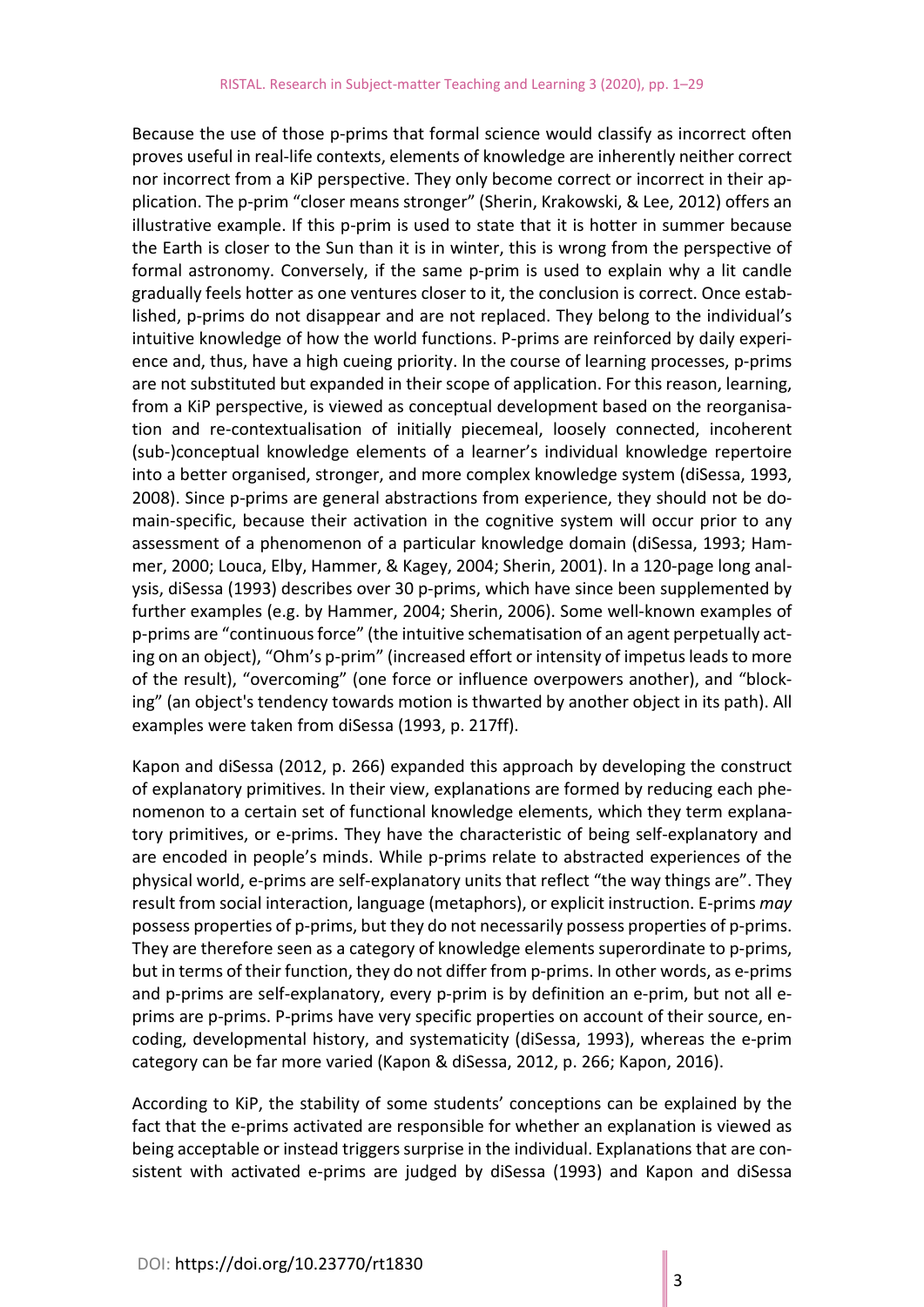(2012) as being more plausible. These researchers suspect that every e-prim has a reliability priority, which is based on recurring confirmations of the e-prim in everyday life situations and reinforces or reverses the original cue. The reliability priority reflects the amount of confidence a person has in a particular e-prim in a specific thought context. Kapon and diSessa (2012, p. 272ff) developed a set of criteria for identifying e-prims in explanations. For this purpose, they operationalised the content components of the intuitive knowledge dimension. When we conducted our data analysis, we used these criteria to identify e-prims and p-prims in student explanations (see section 4.2). In terms of e-prims, the following have so far been documented in the literature: "Gravity pulls things down" is used to explain why objects fall downward (Kapon & diSessa, 2012, p. 267); "things tend to be as they appear" conceptualises items based on everyday experience, such as a "flat Earth" (Kapon & diSessa, 2012, p. 281).

In a nutshell, the important explanatory advantage of KiP is that it views inconsistencies in physical (diSessa, 2018, p. 66), epistemological (Hammer & Elby, 2002), and pedagogical beliefs (Ohst, Fondu, Glogger, Nückles, & Renkl, 2014, p. 2) from the perspective of human mental resources, such as p-prims and e-prims, that are activated in different contexts. They can be identified by small-scale, in-depth analyses; thus, they can reveal the structure of prior conceptions and thereby explain differences in students' prior knowledge about one and the same phenomenon as well as differences in the stability of this knowledge. Herein lies the motivation for the present study, which is namely to transfer the methodology of KiP research to the field of education in geoscience in order to identify knowledge elements that are activated in students' cognition when they are called up to explain phenomena related to geoscience.

# 3 Previous research and research question

KiP was first applied to physics education (e.g. diSessa, 1993; Redish, 2004), with the particular aim of providing a deeper understanding of the intuitive conception of force, and has since penetrated other areas, such as mathematics (e.g. Iszak, 2005; Wagner, 2006), chemistry (e.g. Taber & García Franco, 2010), biology (e.g. Southerland et al., 2001), computer science (e.g. Chao, Feldon, & Cohoon, 2017; Masson & Legendre, 2008), and even race and racism (Philip, 2011). In the past decade, KiP has also gained a foothold in the educational sciences, where "incorrect" intuitive pedagogical knowledge has increasingly been conceptualised as pedagogical knowledge in pieces (Ashe & Bibi, 2011; Orrill & Eriksen Brown, 2012; Harlow, Bianchini, Swanson, & Dwyer, 2013). Goodyear, Markauskaite, and Kali (2009, p. 16), for instance, assume that there are pedagogical p-prims, in the form of encoded experiences of learning and teaching, that are used in pedagogical sense-making. Just as p-prims that result from interaction with the physical world can be subsumed under "naive physics", p-prims that result from experiences of learning or teaching could well constitute the building blocks of "folk pedagogy" (Goodyear et al., 2009, p. 16).

Intuitive knowledge elements in geoscience conceptions have so far rarely been analysed. Research in this field has generally focused on the identification of "misconceptions" or erroneous conceptions related to natural phenomena, such as the greenhouse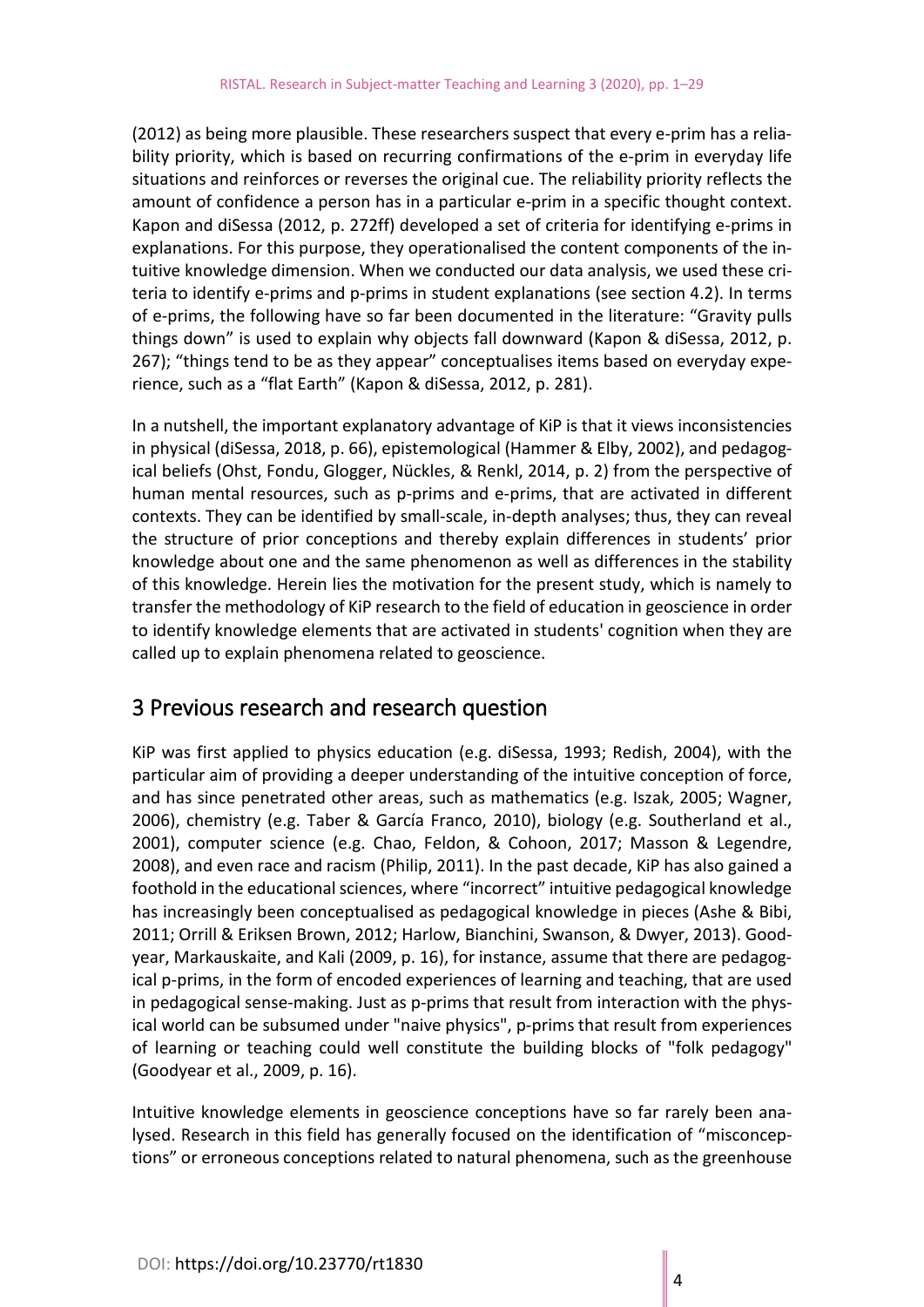effect and global warming, tropical cyclones, volcanic activities, and glaciers (e.g. Cheek, 2010; Lane & Coutts, 2012). A few studies have looked for the underlying reasons for erroneous conceptions, but they have not used the KiP approach (cf. Conrad, 2015; Niebert, Marsch, & Treagust, 2012; Reinfried, Aeschbacher, & Rottermann, 2012a; Felzmann, 2013). KiP research in the geosciences is available from Barth-Cohen and Braden (2018), who studied the relationship between observation and knowledge in field geology. Parnafes (2012) describes the process of developing understanding of the phases of the moon. Shelton and Stevens (2004) analysed student learning about the Earth-Sun relationship. Rosenberg, Hammer, and Phelan (2006) examined epistemologies of students discussing the rock cycle. Many more studies, however, are needed to fully penetrate the origins and nature of the whole range of intuitive knowledge in a novice's grasp of geoscience concepts. The goal of the research presented here was therefore to explore the foundations of the intuitive knowledge that characterises students' explanations of springs. This broad focus was addressed through the following, more specific, research question:

Can p-prims and e-prims be identified in student explanations of the formation of water springs?

Using the topic of springs as an example, we wanted to determine whether KiP holds similar potential for geosciences education as for other areas of discipline-based education to interpret learners' thinking in comprehensible and detailed models of small intuitive units of knowledge. Success in this endeavour would mean that geography didactics could contribute its own concrete illustration of the KiP perspective in geography teacher education.

# 4 Method

## 4.1 Data collection

The data used in this project originates from a larger qualitative research project, which we describe briefly here. The project was a pilot study that investigated the conceptual development of students' spring concepts, using learning path analyses (Reinfried, 2015). Ten 12-year-old students from a Swiss secondary school were involved in the study (five girls and five boys, with an average age of 12.4). We selected the students from two seventh-grade classes (n = 41) from a school near Lucerne, a partner school of our university, using profile sampling (Reinders, 2005, p. 143f.). In profile sampling, test subjects are selected on the basis of data already obtained. This data consisted of drawings of and texts about springs produced by all 41 students prior to instruction. To achieve the greatest possible heterogeneity of information, we selected 10 maximally contrasting documents from the total sample. Participation in the project was voluntary. Participants were guaranteed confidentiality and informed that they could withdraw their data from the study at any time without adversely affecting their relationship with the researchers or their teacher. The seventh grade was chosen because students in Switzerland do not receive formal instruction in the geosciences until they are in the seventh grade. All 41 students were taught by the same teacher in geography and in the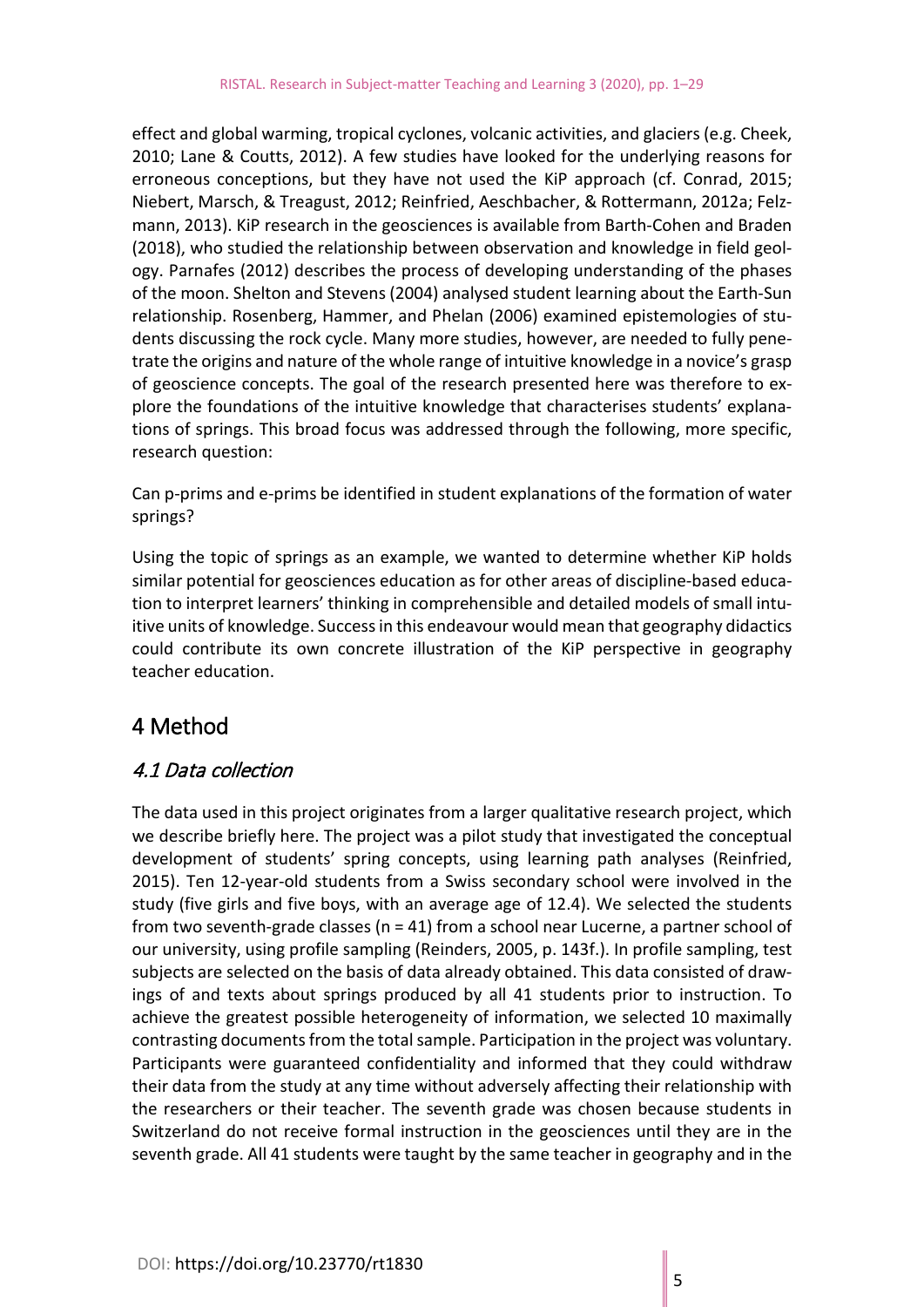sciences, and no academic knowledge of springs had been previously provided at the time of the study.

The 10 selected students were asked to explain their ideas about water springs in semistructured clinical interviews and knowledge tests before and after an intervention with learning materials. The learning materials had been specially developed to improve the students' conceptual understanding of springs and support conceptual change (Reinfried, Aeschbacher, Kienzler, & Tempelmann, 2013). The knowledge development of the learners was monitored through pre-, post-, and follow-up tests. The present study is, however, an original research work in its own right, as the KiP approach was not incorporated into this prior research project. Although we already suspected at the time of this prior research project that p-prims could play a role in the students' prior conceptions (see Reinfried, 2015, p. 127 and p. 131), it was only after the publication of the study that we started to deal intensively with the KiP approach. The reason for our impression that p-prims could have been playing a role in the students' prior conceptions was that, although the students had worked with our learning materials, not all students had given up their ideas of underground water bearing cavities. We wanted to determine whether the KiP perspective could provide a starting point for a better understanding of this observation. We decided to re-examine part of the data using a fine-grained in-depth analysis with the aim of discovering in the students' pre-instructional spring conceptions those intuitive knowledge elements that Kapon and diSessa (2012) had described as e-prims. The data collected prior to the intervention constituted the most appropriate documents for these purposes. They included several student utterances, namely verbal interview data, student gestures, and self-generated written explanations and drawings.

The interview data had been obtained as follows. Each student was interviewed individually by either the first author or a trained member of her research group. The interviews lasted around 10 to 15 minutes. The interviews were conducted face to face in German. The students were asked to explain their notions verbally using the drawings and written explanations they had produced before the interview. The interviewer asked questions to clarify what the students meant or to provide them with a cue for explaining the processes underlying their notions of spring formation. The students' statements were analysed using the literally transcribed video interviews. We focused on the students' spoken words, including the gestures they had used to underline their explanations (see Appendix). Additional data were provided by the students' annotated drawings and their short texts. According to Flick (2009, p. 261f), such products are to be understood as valuable means of communication that provide supplemental information to the interview data. As products developed by the students to explain their ideas, they can help researchers to reconstruct the mental representations of their test persons. The use of different data sources relating to the same phenomenon can provide a richer picture of the empirical reality. Patton (2002) considers the use of different data sources concerning the same phenomenon as a form of data triangulation that serves to make the results of qualitative studies as robust as possible, to confirm the results, and to increase the validity of studies.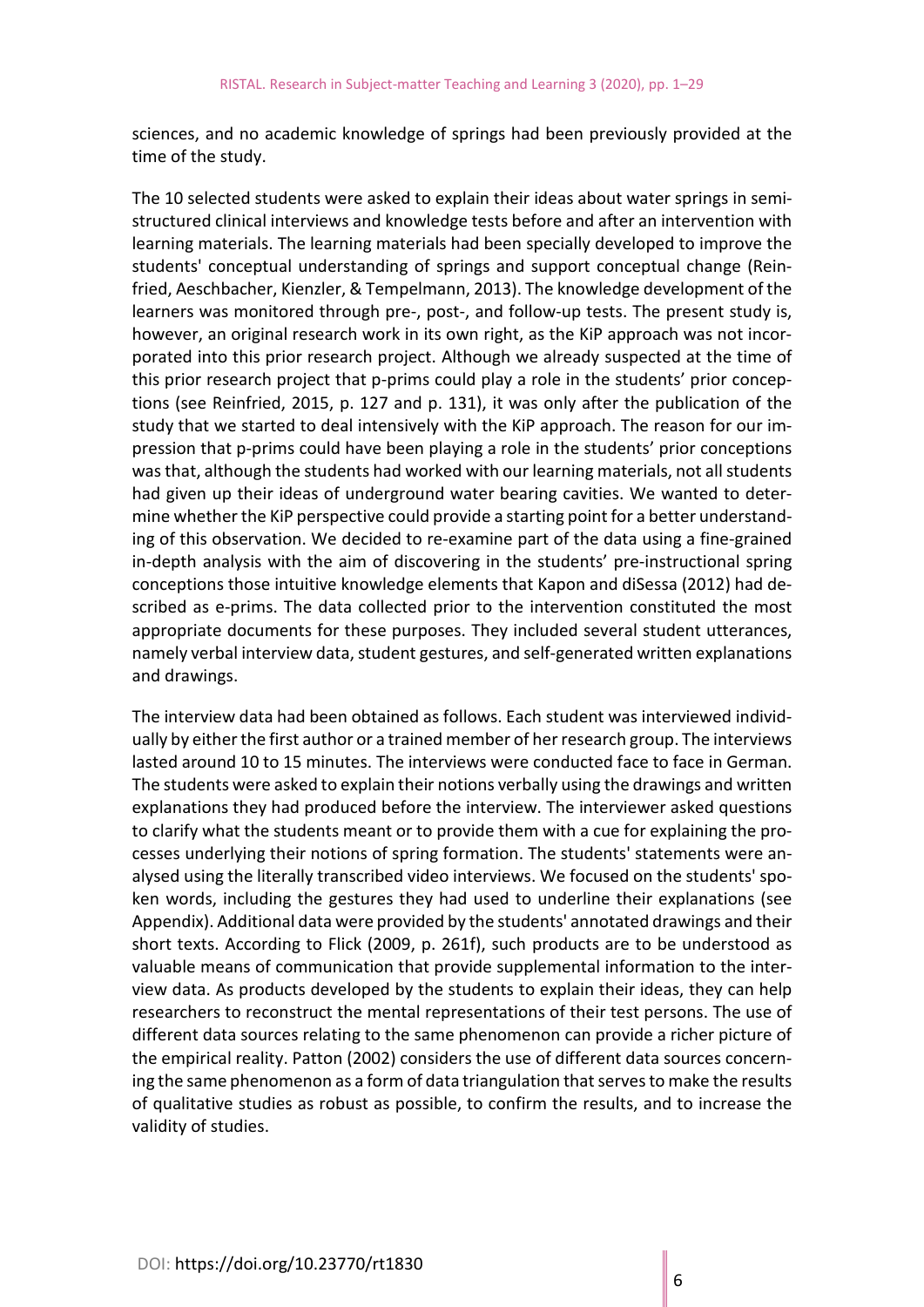#### **4.2 Data analysis**

The data were analysed by the two authors. As a research method, we applied latent content analysis (Bengtson, 2016; Stamann, Janssen, & Schreier, 2013), a qualitative analytical approach to coding and interpreting data, which is characterised by techniques applied in grounded theory (Glaser & Strauss, 1967; Strauss & Corbin, 1998). Latent content analysis is used to explore the deeper meanings of communication information. For the analysis of the students' moment-to-moment reasoning during the interviews, a microanalytic approach was used. Microanalytic coding selects for analysis short segments of thinking out of a fuller corpus of thinking and looks at these segments with high conceptual resolution (diSessa, Sherin, & Levin, 2016, p. 42). An analysis unit consisted of one student statement interposed between two interviewer questions or remarks and could comprise one or more sentences. When interpreting and coding the transcripts, we were aware of the danger that a student's phrasing might lead to a mistaken reading of the underlying way of thinking because intuitive knowledge elements operate well below the level of spoken language. For this reason, we took the wider context of the dialogue into consideration when interpreting and coding the individual utterances. This was done by including explicative information, such as the students' gestures, drawings, and texts.

In the first step, we searched for p-prims in the transcript sections. We used the list of p-prims published by diSessa (1993, pp. 217-225). In most cases, one p-prim—and, less often, several p-prims—could be assigned to the pupil's statements. An example is Benni's statement in turn B26: "Um, I am sure that there are caves where the water just stays there, **but the water eats further into the stone** and at some point it will then just come out." We assigned *"*Ohm's p-prim" to this statement. With this procedure, certain p-prims—such as "Ohm's p-prim", "continuous force", "overcoming", and "blocking" could be identified particularly frequently. On the basis of these classifications, we hypothesised that e-prims with the following kinds of meanings could form part of the students' way of thinking: "moving water has force" and "hard material blocks something".

In the next step, we analysed the students' statements using the criteria for the identification of e-prims developed by Kapon and diSessa (2012, p. 272f).

*(1) Functionality:* The knowledge element is explanatorily useful to the goal of reasoning and responsive to the context in which this reasoning takes place.

*(2) Obviousness:* The knowledge element is referred to by the student with explicit statements or with unelaborated confidence and acceptance.

*(3) Development history:* The knowledge element can be related to familiar experiences from which it could have been abstracted.

*(4) Triangulation of expression:* The knowledge element reappears frequently in a variety of manifestations during the reasoning process.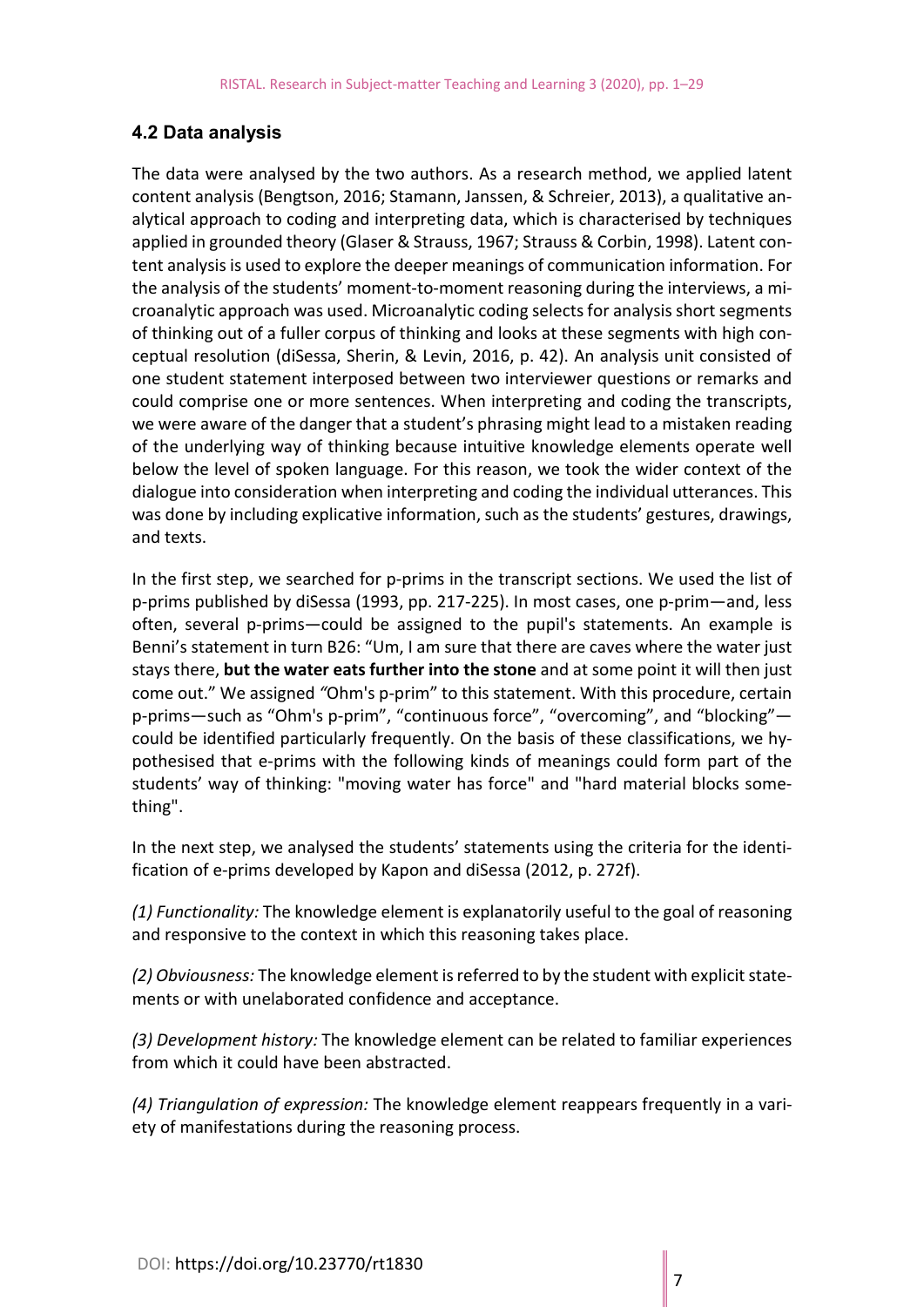*(5) Triangulation of form and content:* The knowledge element matches a documented p-prim or other documented intuitive notion with respect to all the relevant components of the situations in which it is used. This criterion cannot always be satisfied, but when it is satisfied, the interpretation can be considered to be on a safer ground.

In the analysis, this list had the function of a coding guideline. Its criteria served as deductively generated codes. The students' gestures and their written and drawn forms of communication were used to verify the fourth criterion, *Triangulation of expression*. The results section contains the student utterances assigned to the criteria in detail. To guarantee the quality and trustworthiness of the results, we conducted the analysis iteratively. The two authors first analysed the material separately; they then discussed their results and clarified cases of doubt. To avoid misinterpretations, they compared these initial results with the theoretical foundations and the examples used in the KiP literature. The data material was then subjected to a second critical review by the two authors, and the results were discussed until a consensus was reached between the two researchers.

# 5 Results

The results of the analysis are presented below, using the example of two case studies selected according to the method of maximum contrasts (Glaser & Strauss, 1967, pp. 51-83; Kleemann, Krähnke, & Matuschek, 2009, p. 26). The contrast refers to the prior knowledge of the two cases. Thus, they do not contrast with each other in an absolute sense, but they contrast with each other relationally with respect to the prior knowledge comparison criterion. The two selected cases concern the two 12-year-old boys, Andi and Benni (the names are pseudonyms), who differed the most from each other and from the other test subjects in terms of their prior knowledge. Benni had already seen a spring in nature, although this was the special case of the karst spring, and constructed his idea of springs on the basis of his observations. Andi had never seen a spring before and constructed his explanations by using his everyday knowledge.

The excerpts from the interviews with Andi and Benni (see Appendix) can be read as two distinct self-generated narratives of the phenomenon of water springs based on the boys' personal history and experiences. The word "spring" in the first interview question, "How do you imagine a spring is formed?", acts as a key stimulus and cues implicit intuitive and explicit knowledge, visual memories, feelings, and contexts based on previous experience of the world. Andi explains that a spring is a pool filled with water deepened into solid rock by swirling water (Fig. 1). The water originates from river water that seeped into the earth's interior, where it was heated up to boiling point and then rose up in the form of water vapour, pushing or grinding earth particles away to force its way to the surface. Benni explains that a spring is an outlet of water from a cave drilled into hard rock by the water (Fig. 2). Here, the water originates from percolated glacial meltwater that flows underground at high velocity in self-created channels.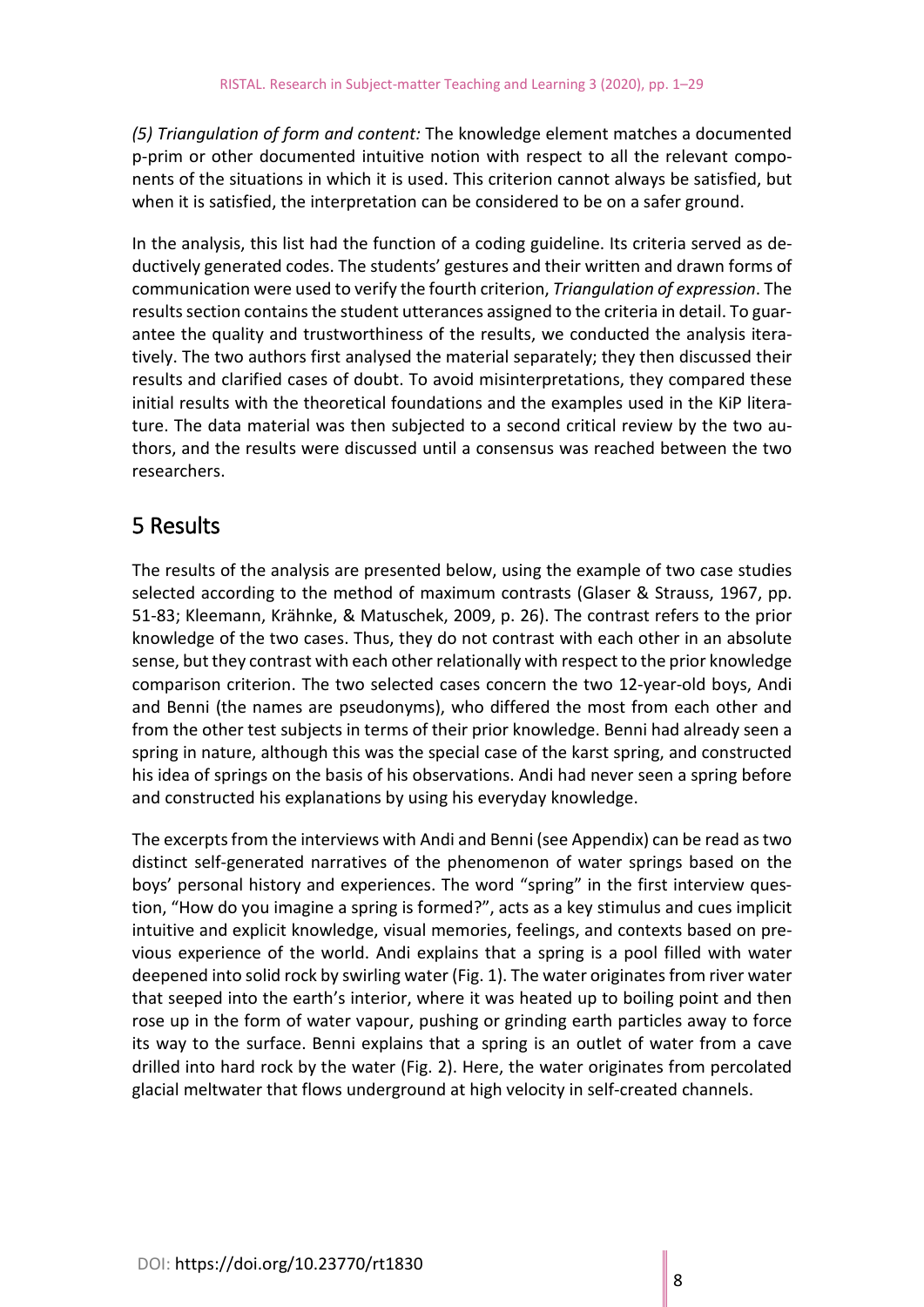

**Fig. 1: Andi's drawing** (Legend: Quelle = water spring; Wasser aus dem Boden = water from underground; Die Stärke des Wassers hat das Becken geformt = the strength of the water has shaped the pool; Erde = soil; Stein = stone; Wasser = water). The numbers (1), (2), (3) have been inserted by the authors to make the drawing easier to read.



**Fig. 2: Benni's drawing:** (Regen = rain; Berg = mountain; Hölle [= spelling mistake, he means Höhle] = cave; Fluss = river; Wasser von einem Gletscher = water from a glacier).

We argue that, in spite of the differences between the two, both narratives are based on the same intuitive core elements of knowledge, namely the e-prims provisionally referred to in section 4.2 as "moving water has force" and "hard material blocks something". Both meet all the requirements for e-prims defined by Kapon and diSessa (2012), as is demonstrated below. To express their character of elementary, universal, and domain-independent knowledge building blocks as clearly as possible, we have definitively named them as "stuff in motion has force", where "stuff" in the context of springs means water in its liquid and gaseous state, and "hard stuff blocks, loose stuff lets something through", where "hard stuff" means rocks and "loose stuff" means earth, both in the context of springs. These e-prims are the result of our fine-grained analysis of the students' utterances and are substantiated in the following subsections with concrete examples from the interview transcripts.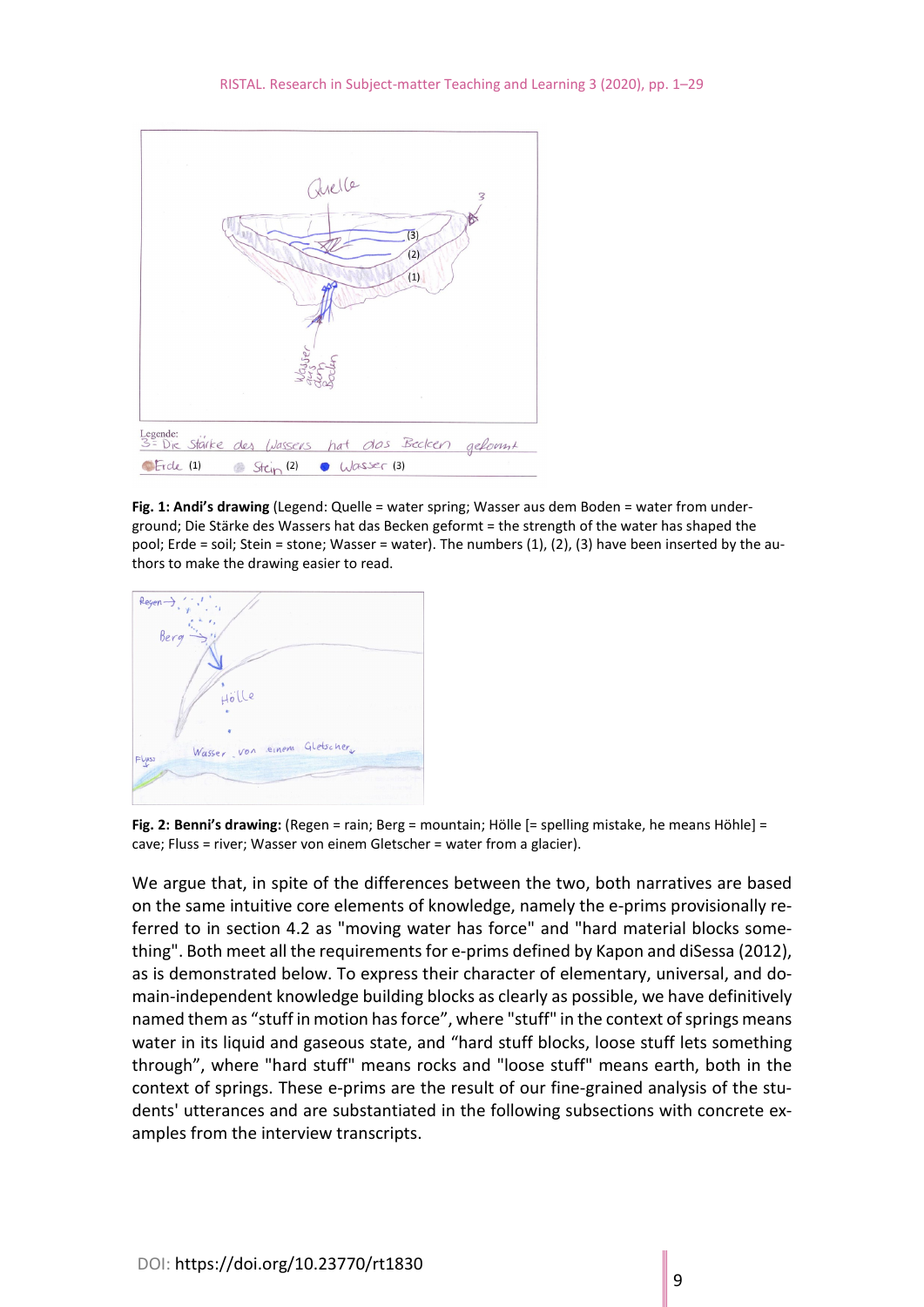#### Stuff in motion has force

In turns A16, and A20 (see Appendix), Andi explains that the water has made a pool with its own power. The expression "with its own power" reflects the idea that the force is inherent to the water. The same idea is contained in Benni's self-generated explanation that "the water had drilled its way" (turn B10) and "that the water eats further into the stone" (B26). When asked how water can drill, Benni answers, "Through the  $((...)$ <sup>1</sup> well, the movement again and again" (turn B30) and "It just hits the wall again and again and drills further" (turn B36). What made this explanation so plausible in the boys' pre-instructional reasoning? We argue that the e-prim that "stuff in motion has force" lies at the core of their reasoning. This e-prim was cued in their knowledge system, supporting their sense of understanding. "Water in motion has force" means that water exerts an inherent power enabling it to grind down hard rock. In nature, water in motion abrades rock with high erosion resistance, mostly mechanically, by flowing at increased flow velocities and carrying fine silt or sand particles, which are usually not visible to the naked eye and act like abrasive paper. The influence of chemical weathering in combination with water pressure is of secondary importance under the given conditions. Abrasion is the result of rock surfaces being mechanically scraped due to friction between the rock surface and moving particles carried by running water.

"Stuff in motion has force" fully conforms with the operationalised definition of an e-prim:

*(1) Functionality:* "Stuff in motion has force" explains why the water is able to move forwards underground. It also explains the existence of underground caves and channels. The e-prim that water needs to be in motion to have force is expressed in Benni's reply to the question of how water can drill: "Through ((…)) well, the movement" (turn B30). Andi wrote in his explanatory text that the force of bubbling water causes it to create its upward path and the basin at the surface. When asked what he means by the force of the water, he says, "Well, the quickness" (turn A22), which is also linked to the idea that water has be in motion to exert an effect.

(*2) Obviousness:* Both boys think it obvious that the e-prim "stuff in motion has force" (which is subconscious) is true and express this through explicit statements and unelaborated confidence and acceptance. By way of example, in answer to the question of how he can tell that water drills, Benni responds with the words "there is a huge hole, basically, where the water then flows down" (turn B12) and then recounts a visit to a cave with an underground channel embedded in limestone. The water was rushing down the channel at high velocity, causing a lot of turbulence and noise. The sides of the channels showed impressive signs of abrasion. He adds, "I've been to Lucerne, to the Glacier Garden; there it's also ((…)) like it [the water – authors' note] digs" (B14). He is referring in this answer to the Glacier Garden in Lucerne, a nature park where Pleistocene glacial potholes are visible in situ and visitors are told that these potholes were formed by glacial meltwater flowing at high velocity. Andi explains that he has heard about the force of water in the Swiss canton Ticino: "Because here rivers also use their own power to form pools themselves" (turn A20). His answer pertains to a well-known peculiarity of the rivers in the southern part of Switzerland, where turbulent high-velocity rivers laden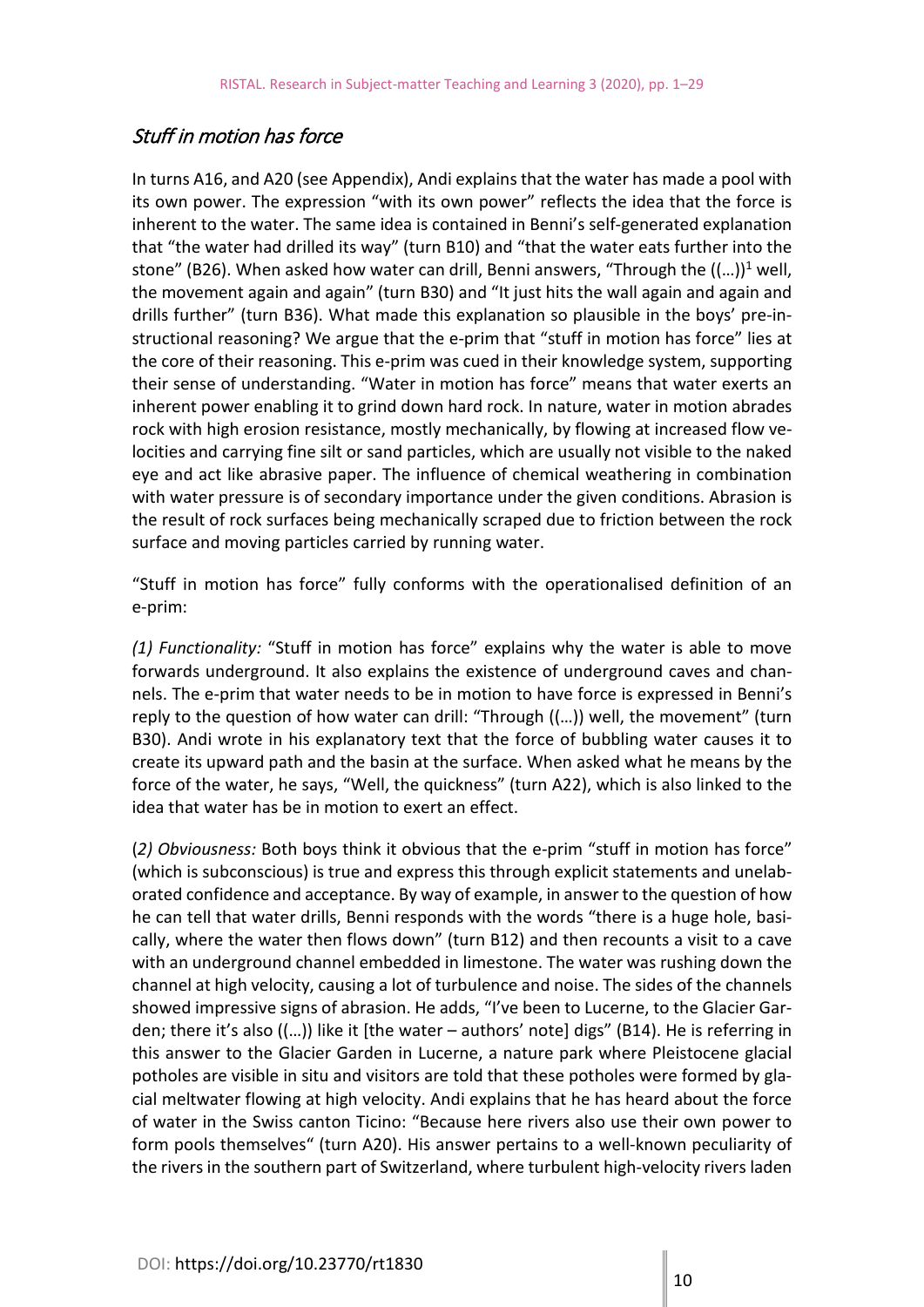with sediment have formed fluvial potholes in the rocky river beds. It is noteworthy that the students were not aware that it is, in fact, the process of mechanical abrasion that is responsible for the rock shaping.

*(3) Development history*: A familiar experience of running water that seems to have "force" is that of a faucet turned wide open, from which the water shoots and washes away dirt. The knowledge element that "stuff in motion has force" could also have been abstracted from linguistic sources. An example is the metaphor "constant dripping wears the rock away", which reflects this idea.

*(4) Triangulation of expression:* The e-prim "stuff in motion has force" is expressed verbally several times in the interviews using different wording and is also evident from the gestures and written text: (a) in spoken wording in A4, A16 (water forms), A46 (water or water vapour pushes, grinds), B10 (water digs and drills), B20 (water rounds out), B26 (water eats), and B32 (water smacks); (b) in gestures in B12, B14 (digging), B20 (rounding out), B36 (beating and drilling); (c) in written texts. Andi explains in his written account that "a long time ago, water started to bubble up. The force of the bubbling up has formed the path to the surface and the basin. The strength (German: Stärke) of the water has formed a basin." Elsewhere he writes, "The water is somehow heated up and forms its own path due to the strength of the water."

*(5) Triangulation of form and content:* "Stuff in motion has force" is expressed by both boys. The notions that "force is a property of objects" and that "animate or active objects contain and/or exert force" are common intuitive conceptions in physics, which have been explored in numerous studies (Brown, 1989; McCloskey, 1983; Watts & Zylbersztajn, 1981). In the context of spring formation, water is seen as a causal agent that creates impetus and transfers it to other objects. Velocity is seen as the cause of the force. Common-sense concepts that match this notion are "motion implies active force" or "motion requires force" (Clement, 1984) (see Andi's idea that bubbling water has strength in turns A4, A8, and A42) and "velocity is proportional to applied force" (Daehler, Shinohara, & Folsom, 2011). Other p-prims underlying "stuff in motion has force" are "continuous force" and "Ohm's p-prim" (diSessa, 1993). "Continuous force" is the intuitive schematisation of an agent perpetually acting on an object. It is expressed by Benni in turn B36, when he states that water exerts a continuous force on the rock walls, and by Andi in turn A46. According to diSessa (1993, p. 218) "continuous force" accounts for the misunderstanding that motion requires force. "Ohm's p-prim" is the intuitive schematisation of the idea that "an agent or causal impetus acts through resistance or interference to produce a result" (cit. diSessa, 1993, p. 217). We identified it in Andi's explanation in A46 and in Benni's idea in B36. The p-prim "overcoming" (diSessa, 1993, p. 222), which is the intuitive schematisation of one force overpowering another, is expressed in Benni's suggestion that the resisting rock wall gives way to the force of the water (B36) and in Andi's idea that the "strength" of the water is able to grind part of the rock away (A16, A46).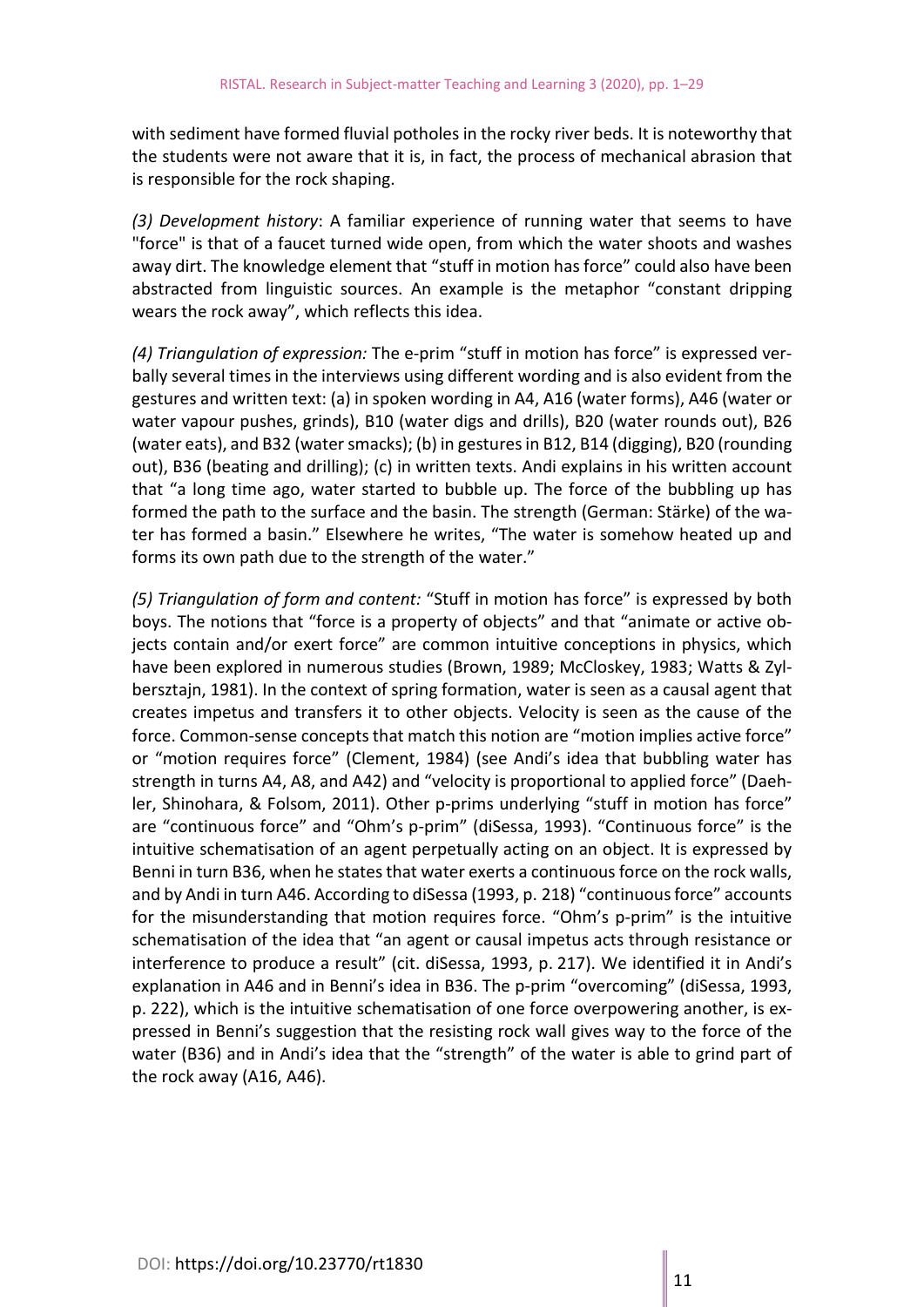#### Hard stuff blocks, loose stuff lets something through

Both boys assume that the ground below the surface is made up of layers (turns A26, A30, B18, and B38), but they have conflicting ideas about the structure of the Earth. According to Andi, the Earth consists of hard rock on the surface and loose soil underneath (turn A26). Benni thinks that there is rock underneath the soil, which becomes increasingly hard the deeper one goes. Below that is molten rock (turns B40). Both students consider hard rock to be impermeable, as reflected in Benni's response to the interviewer's question about why water entering the cave does not seep lower down: "Because the further down you go, the harder the stone becomes" (turn B24) and does not let any water through ("It just stops the water", turn B42). Soil, by contrast, consists of little balls that water can flow through (B44). Andi expresses this idea another way in his drawing (Fig. 1). The latter depicts a water-filled basin embedded in hard rock, lying on soil. Water that originates from below is flowing into the basin. Andi thinks that the rock becomes softer deeper down (turn A34: "There can't really be just stone under the mountain, because there must also be earth underneath there", because "not everything can be made of stone, otherwise, you wouldn't be able to get under there, like by drilling" (A36). In other words, rock is hard and impermeable, whereas soil is loose and permeable. We argue that these ideas are derived from the e-prim that we refer to as "hard stuff blocks, loose stuff lets something through"*.* This e-prim is based on experience but does not correspond to the petrographic properties of rocks, which can be permeable to water despite being hard and not showing macroscopic voids. Hard rocks can have pore spaces (i.e. microscopically small voids), usually not visible to the naked eye, that can be filled with water provided that the pores are interconnected (Owen, Pirie, & Draper, 2011).

The knowledge element "hard stuff blocks, loose stuff lets something through" fully conforms with the operationalised definition of an e-prim:

*(1) Functionality:* "Hard stuff blocks, loose stuff lets something through" explains why water is impeded by rocks but seeps into the soil. Andi thinks that the Earth's surface is covered with an impervious layer of hard rocks, in which water has hollowed out a pool, while loose soil underneath the rock layer contains passages and tubes that let river water seep in and allow water (and water vapour) to rise (turns A6, A30, A44, and A46). Benni explains this idea as follows: "Earth is made of lots of little balls ((…)) and then it can flow through, the water, and … the further you go under … there is harder stone there, then it can't flow through any more" (turn B44). When asked why percolating water does not seep further down into the Earth's interior, Benni replies that "there's harder stone underneath, and it just stops the water" (turn B42).

*(2) Obviousness:* Benni states explicitly that water cannot seep through hard rock (turns B24 and B44), and Andi expresses this idea in his verbal account in turns A34 and A36: "There can't really be just stone under the mountain, because there must also be earth underneath there … otherwise, you wouldn't be able to get under there, like by drilling." He is convinced that rocks, which are hard, unlike loose soil, do not allow passage.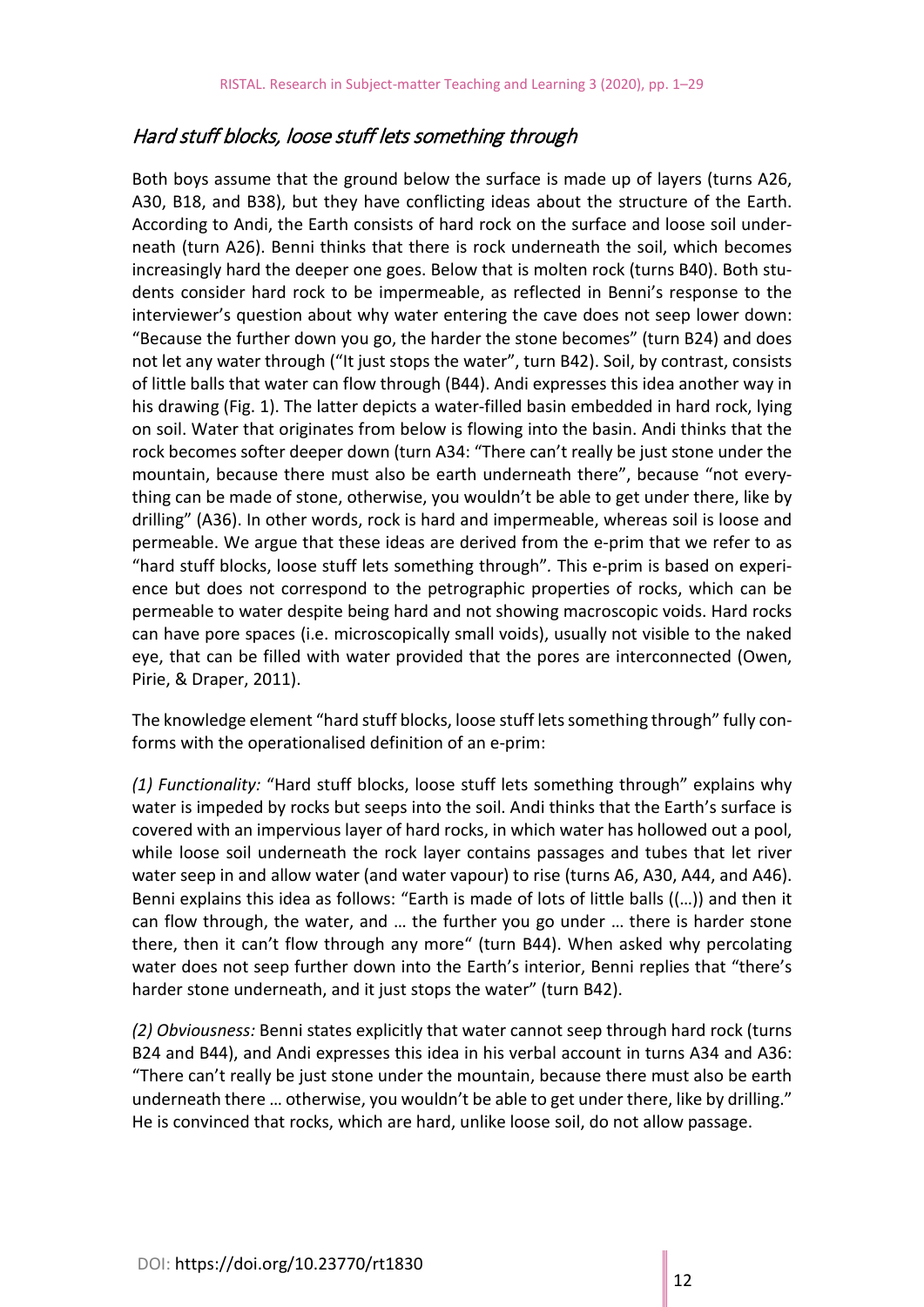*(3) Development history:* The knowledge element that "hard stuff blocks, loose stuff lets something through" is an abstraction of a concrete physical phenomenon frequently observed in the natural world. Whenever it rains or liquids are spilled, children notice that surfaces made from hard materials, such as asphalt or floor slabs, do not let water through, unlike loose materials such as soil, gravel, or sand.

*(4) Triangulation of expression:* The e-prim "hard stuff blocks, loose stuff lets something through" is expressed several times in the interviews using different wording and is also evident from the drawings and gestures: (a) spoken wording in turns A34 and A36 (Andi) and in turns B24, B42, and B44 (Benni); (b) gestures in turn B36 (Benni); (c) drawings by Andi and Benni (Fig.1, Fig. 2).

*(5) Triangulation of form and content:* The e-prim that "hard stuff blocks, loose stuff lets something through" matches the documented p-prim "blocking" (Hammer, 2004; diSessa, 1993; Sherin, 2006). "Blocking" is the intuitive schematisation of the idea that "a force or an object's motion (here, water) is directly impeded by another object (here, hard rock) in its path" (Sherin, 2006, p. 540). Both boys activate "blocking": Andi in turn A36 and Benni in turn B44. Another knowledge element that matches "hard stuff blocks, loose stuff lets something through" is "two objects cannot occupy the same place at the same time" (Spelke, 1991). This can justify the idea that a solid rock mass and water cannot occupy the same space simultaneously. Given that rocks consist entirely of "stone substance", there is no room for water, because all matter, including fluids, take up space (Hammer, 2004). A liquid cannot be contained in solid matter lacking (noticeable) voids. With such a primitive in place, no further explanation is necessary.

# 6 Discussion

The aim of this study was to analyse core components of seventh-grade students' understanding of a complex hydrogeological phenomenon, the formation of springs, which usually cannot be directly observed. In concrete terms, the search was for explanatory primitives (e-prims) embedded in scientific thinking. The case studies of two 12-year old boys, Andi and Benni, who explained their understanding of water spring formation in interviews, were used as examples. Our analysis revealed two intuitive knowledge elements matching existing abstractions from prior experience. We consider these knowledge elements to be explanatory primitives (e-prims) that are domain-independent and universally valid: "stuff in motion has force" and "hard stuff blocks, loose stuff lets something through"*.* Interestingly enough, both boys drew on the same e-prims, which made sense to them in the context of springs. We consider this an indication that the KiP theory can be generalised beyond the disciplines to which it has been applied so far. The study presented here provides proof that the KiP perspective can lend insight into students' self-generated explanations in the geosciences, thus demonstrating that important knowledge components are not tied to physics, mathematics, biology, or the other science areas mentioned in section 3.

The e-prim "stuff in motion has force", activated by the students in the context of moving water or water vapour exerting a force that overcomes the resistance of hard material and creates water passages, is indicative of an intuitive sense of mechanism. This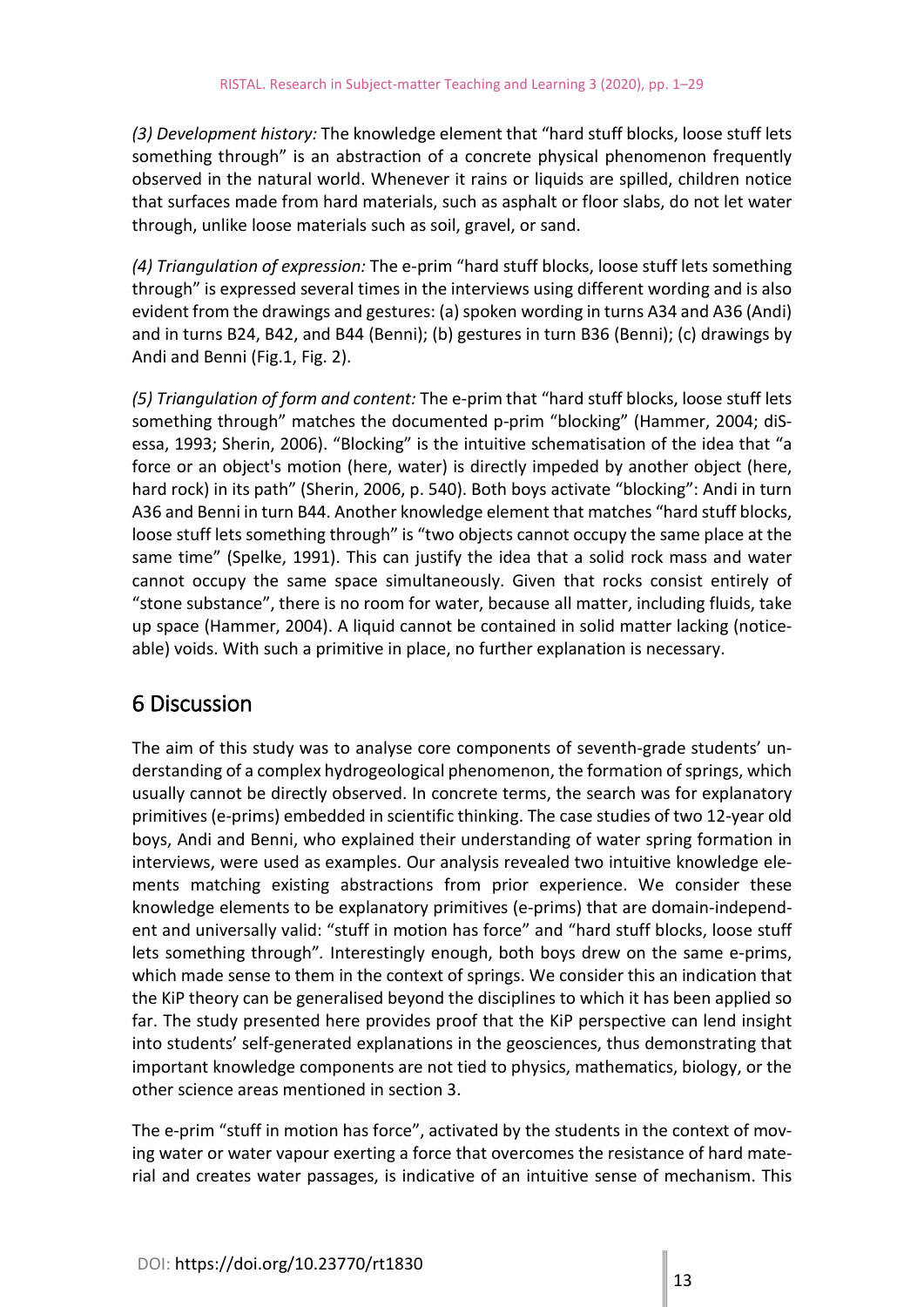sense of mechanism allows people to judge the plausibility of a physical event and to make predictions (Sherin, 2006, p. 539). It plays a crucial role in the construction of intuitive explanations concerning mechanically induced situations in which one event necessarily results from the previous event. In the example discussed here, spring formation results from the moving water, which has to act upon a hard substance, a rock or hard soil; this is not the case in nature, as spring formation depends on a number of hydrological, geological, and geomorphological prerequisites that interact.

The e-prim "hard stuff blocks, loose stuff lets something through" is used by the students to make sense of the nature of things (Hammer, 2004; Taber & Garcia-Franco, 2010, p. 123). The pattern that rocks have inherent properties, such as hardness and the ability to block water, is useful in many macroscopic contexts. The hardness of rocks, however, does not depend on their position in the Earth's crust, as assumed by Andi in turn A26 and Benni in turn B24. It is a physical material property resulting from the rocks' petrography, that is, their mineral content and contextual relationship within the rock. Hardness is the mechanical resistance of a material to mechanical penetration by another body and is not an indicator of impermeability. In everyday life, most materials (e.g. table tops made from granite or washbasins made from marble) are usually thought of not in terms of being composed of smaller composites (e.g. minerals) that determine their properties but rather in terms of their functions in relation to people (e.g. to eat on it or to pour water in it). That hard materials such as rocks are considered impermeable while loose materials such as soil are considered permeable conforms with the physical experience of human beings, and there is no evidence in everyday life that contradicts these ideas.

In Benni's and Andi's explanations, the two e-prims interact. To form a spring, an active agent, namely the moving water, is needed to change a hard blocking substance, namely the rock or hard soil, in order to create openings for the water to seep or flow through the substances. The boys were drawing upon their intuitive knowledge of how the world seems to work and doing their best to make sense of concepts such as water springs within this framework. They considered the formation of springs based on their sense of the nature of things and their sense of physical mechanisms, which prove useful in many other contexts.

# 7 Conclusions and implications

We have presented two examples that illustrate how the description of a real-world phenomenon, the formation of water springs, can be informed by psychological primitives. These are part of the knowledge system, which consists of a diversity of contextsensitive, fine-grained, coexisting knowledge elements and other knowledge resources, such as learned facts, adults' explanations, or hearsay. When the role of implicit knowledge in student thinking is acknowledged, the far-reaching significance of primitives for the teaching and learning of geoscience topics in a wider context becomes apparent. We illustrate this with three examples.

(1) We assume that the e-prims described in this article might also play a role in other geoscience topics, even if research on these topics is still missing. The e-prim "stuff in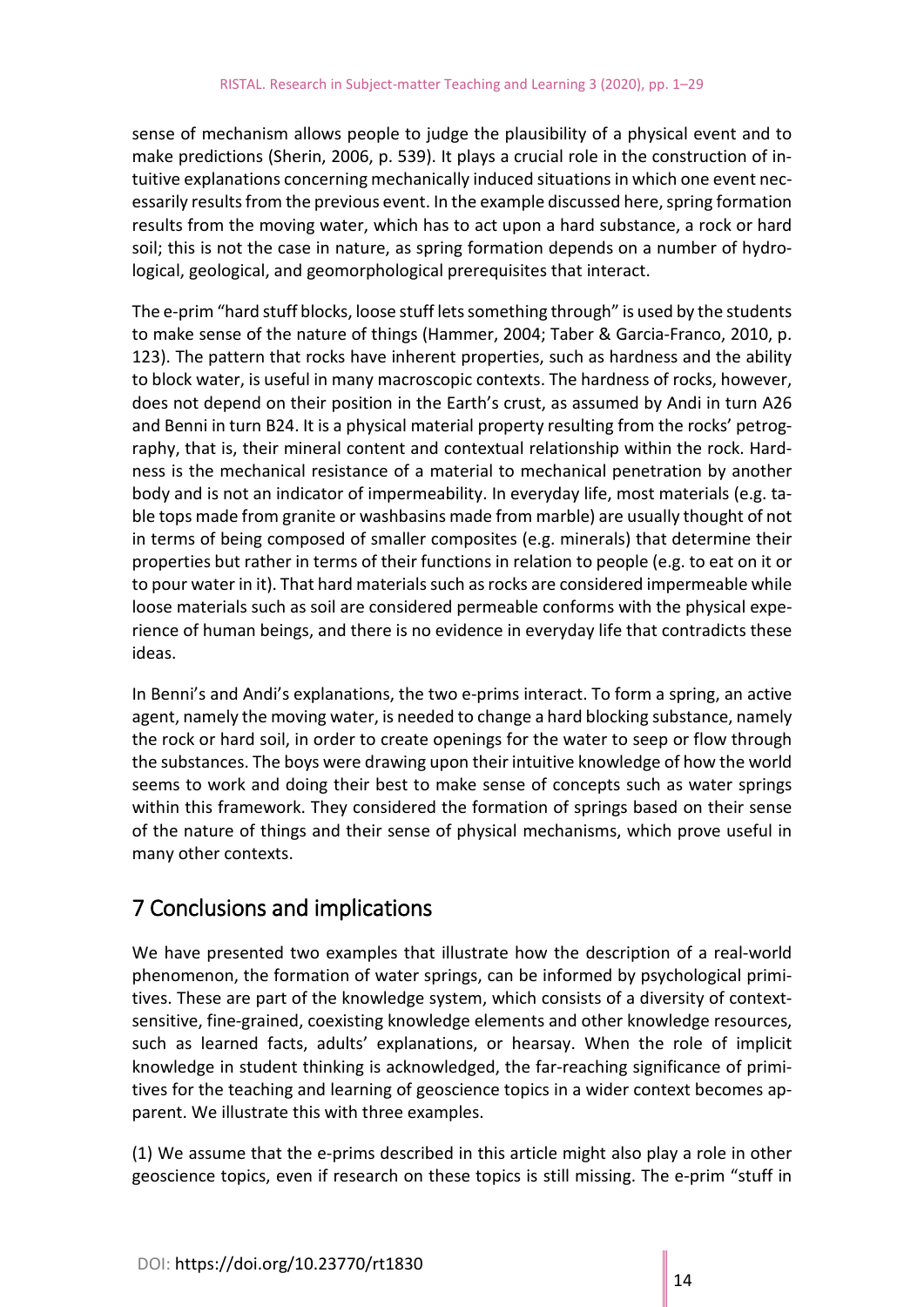motion has force" might be cued in novices to explain the erosional effects of wind and glacial ice. Similar to the erosional processes of water, however, the eroding effects of wind and glacial ice are based on sediment additions (Glawion, Glaser, & Sauer, 2009, p. 180 and p. 225). In the case of wind erosion, these are small grains of silt and sand; in the case of glacial erosion, these are rock fragments frozen in the ice. The e-prim "hard stuff blocks, loose stuff lets something through" is applied to all kinds of materials in everyday life, independently of the properties they have in reality. Examples, besides rocks, are unglazed ceramic products (terracotta) and wood, which are hard but permeable. Knowing that hard rock can be permeable is not only important to understanding how a spring functions, but it also helps to understand that petroleum and natural gas are also deposited in the pore spaces of permeable rocks. This knowledge is also important to grasp the new technology of carbon capture and storage (CCS), a process whereby  $CO<sub>2</sub>$  is "captured" from the air and then transported to a storage site, which may well be a permeable rock (Haszeldine, 2009).

(2) The curricula for the school subject of geography explicitly require that references to education for sustainable development be taken into account when teaching the subject's contents (DGfG, 2015; D-EDK, 2015). Groundwater resources are under increasing pressure (IGRAC, 2018) requiring people to be more committed to groundwater protection. The intuitive idea that spring water originates from underground caves and rises upwards due to its "internal pressure" is not helpful in understanding the effects of widespread surface pollution on groundwater and spring water as sources of drinking water. The intuitive notion would suggest that groundwater pollution is a local problem, whose effects remain restricted to where the "underground lake" or "water vein" is situated. In reality, however, groundwater pollution can affect large areas and, in consequence, a large number of residents who share the same aquifer underlying the area (Tarbuck & Lutgens, 2009).

(3) Water springs form an interface between underground and surface subsystems of the water cycle. The water outlets at the earth's surface are visible, but the underground parts of springs are not. They can only be understood if their microscopic dimension is considered. Our findings indicate that learners in the geosciences interpret natural phenomena, which are the result of microscopic conditions, on the basis of macroscopically observable properties. Not knowing the differences between the macroscopic level and the microscopic level is widely recognised as a major source of conceptual misunderstandings, as reported from other science disciplines (Harrison & Treagust, 2002; Taber, 2001). The topic of springs provides an illustrative example to demonstrate how microscopic and macroscopic structures interact and thereby determine the properties of a natural phenomenon.

As far as instructional interventions are concerned, they should start from the principle that fine-grained pieces of knowledge in students' explanations are neither right nor wrong but should rather be understood as elements that can be applied either appropriately or inappropriately. Offering students a seemingly "better" (= the normative) explanation than their intuitive explanation without engaging the conceptual resources the students readily access when needed is unlikely to contribute to achieving the edu-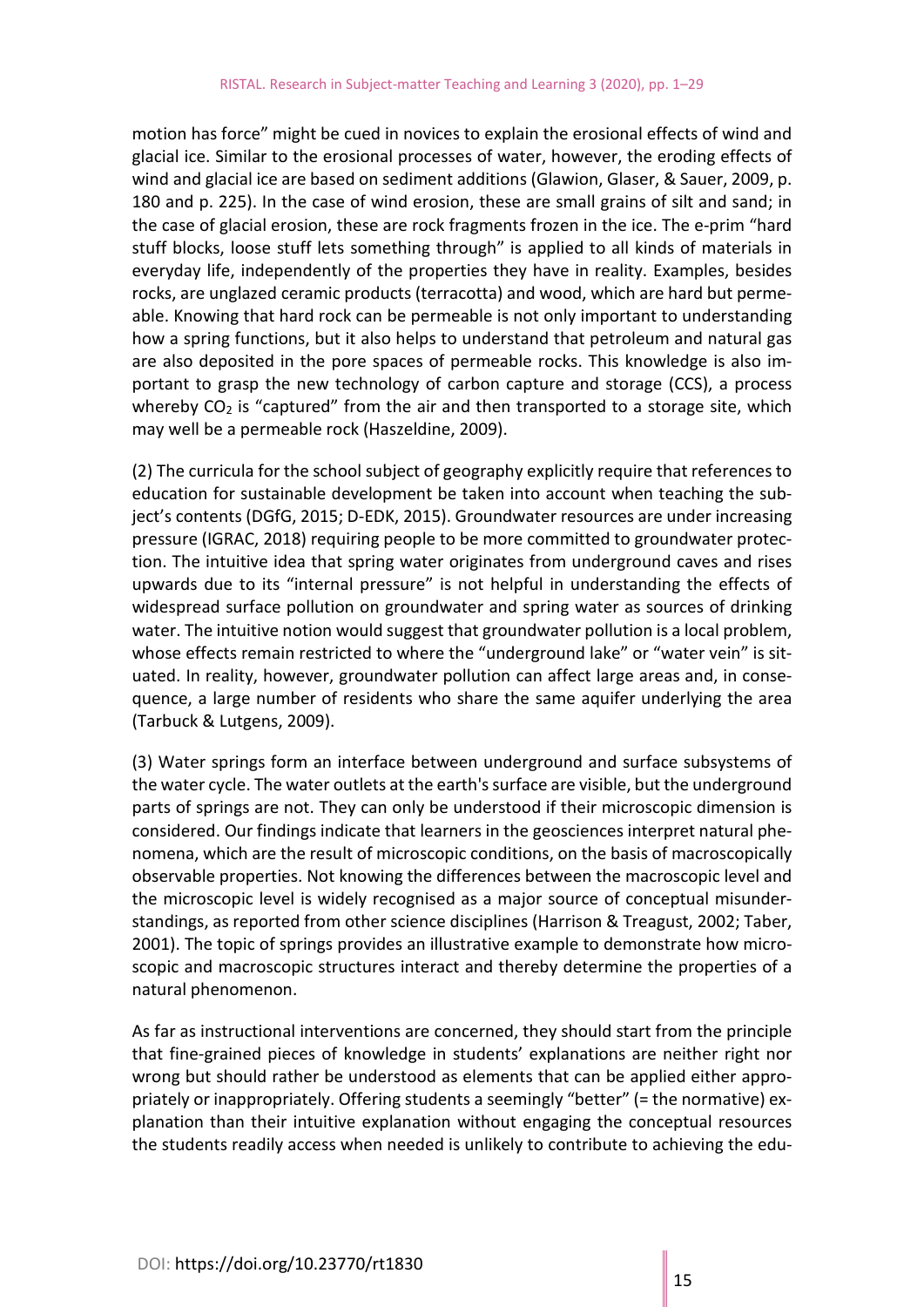cational goal of the envisaged conceptual development. Since, according to the KiP perspective, conceptual development means reorganisation and re-contextualisation of a learner's individual fragmented knowledge repertoire into a better organised, stronger, and more complex knowledge system (diSessa, 1993, 2008), instruction should nurture students' intuitive ideas. They should be incorporated in a kind of learning that guides learners to continuously evolve their grasp of the subject matter from intuitive understanding to sophisticated understanding. The KiP researcher Parnafes (2012) uses the theoretical constructs *resolution* and *range* for this process of gradual knowledge progression. Resolution means the increase of elaborated ideas, and range concerns the extent or scope of the contexts that an explanation covers. What this means is that learners should construct their own explanations by exploring details and broadening their boundaries of comprehension, thus following their own paths to reconfigure and improve their explanations (Parnafes, 2012, p. 400). The instructor plays an important role in this process by helping students to focus on fruitful directions from among the many available options. The constructs of resolution and range can be applied to water springs by helping learners to interpret macroscopic geoscience phenomena in microscopic terms. The concept extension has to take place in two ways: first, by understanding that water can dissolve rocks, such as carbonate rocks, chemically and can thus create cavities without crushing the rock to form voids; second, by mentally shrinking the notion of large rock cavities to microscopically small interconnected holes in order to arrive at the concept of porous and permeable rocks. The idea that liquids in rocks can occur in large cavities is not fundamentally wrong, but it has to be recognised as a special case and has to be extended by other examples. From the perspective of KiP theory, these conceptual extensions could lead to the e-prims "stuff in motion has force" and "hard stuff blocks, loose stuff lets something through" being weakened or even losing their explanatory priority in hydrogeological contexts.

Finally, it is important to acknowledge the particular limitations of the study we have presented. We have provided data collected from only two cases through qualitative methods, the findings of which cannot be extended to wider populations with the same degree of certainty as quantitative analyses. Nevertheless, this article illustrates the importance of fine-grained in-depth analyses of students' prior conceptions to assess the meaningfulness of their statements in reference to a geoscience concept. The understanding of e-prims involved in the formation of explanations can provide teachers in all scientific domains with deeper insight into the fundamentals of their learners' thinking and knowledge construction. It would therefore be worthwhile to further explore the nature of intuitive knowledge elements in geography and other disciplines relevant to education and to test the practical application of this research in teaching.

#### Notes

 $1$  ((...)) = Omissions in the interests of readability and conciseness; full text is cited in the excerpts in the appendix.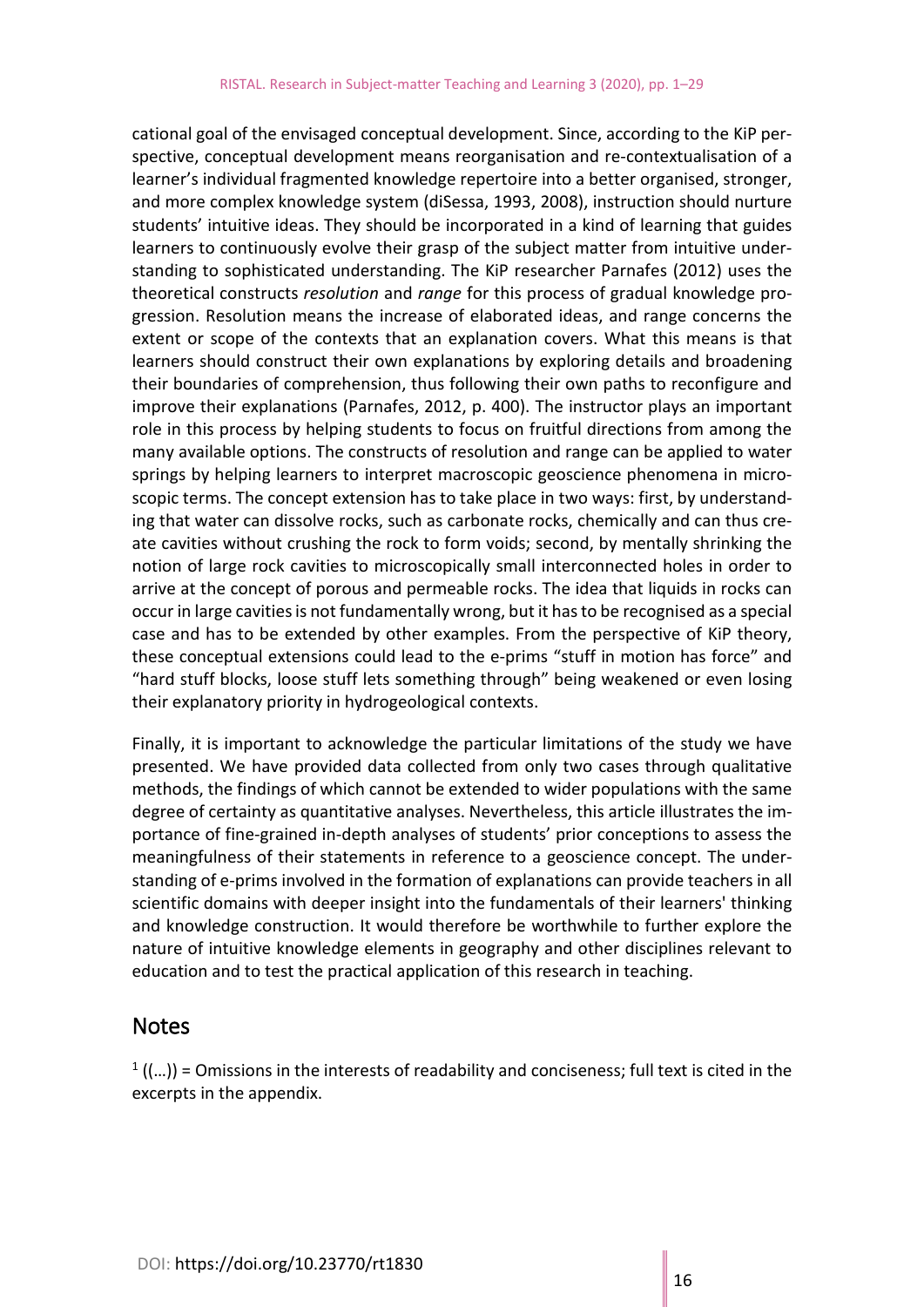## Acknowledgement

We thank Andi and Benni for their cooperation in this study. This work was supported by the Research Fund of the University of Teacher Education Lucerne.

### Disclosure statement and copyright issues

No potential conflict of interest was reported by the authors.

The two figures were use before in Reinfried (2015). The editor of the Journal of Geography Education granted permission for reuse of both figures for the present work.

#### References

Ashe, D. & Bibi, S. (2011). Unpacking TPACK and students' approaches to learning: Applying knowledge in pieces to Higher Education teaching and learning. In G. Williams, P. Statham, N. Brown & B. Cleland (Eds.) *Changing Demands, Changing Directions.* Proceedings Ascilite 2011 Hobart (pp.128-132). [http://www.ascilite.org/conferences/hobart11/downloads/papers/Ashe](http://www.ascilite.org/conferences/hobart11/downloads/papers/Ashe-concise.pdf)[concise.pdf,](http://www.ascilite.org/conferences/hobart11/downloads/papers/Ashe-concise.pdf) last visited October 9, 2019.

Barth-Cohen, L., & Braden, S. K. (2018). A continuum of knowledge structures in an observationbased field geology setting. *Proceedings of International Conference of the Learning Sciences, 3*, 1599-1600.

Bengtson, M. (2016). How to plan and perform a qualitative study using content analysis. *NursingPlusOpen*, *2* , 8–14, doi.org/10.1016/j.npls.2016.01.001

Brown, D. E. (1989). Students' concept of force: The importance of understanding Newton's third law. *Physics Education, 24*(6), 353-358.

Chao, J., Feldon, D. F. & Cohoon, J. P. (2017). Dynamic mental model construction: A knowledge in pieces-based explanation for computing students' erratic performance on recursion. *Journal of the Learning Science, 27*(3), 431-473[. doi.org/10.1080/10508406.2017.1392309](https://doi.org/10.1080/10508406.2017.1392309)

Cheek, K. A. (2010). Commentary: A summary and analysis of twenty-seven years of geoscience conceptions research. *Journal of Geoscience Education, 58*(3), 122-134. [doi.org/10.5408/1.3544294](https://doi.org/10.5408/1.3544294)

Clement, J. J. (1984). Basic problem solving skills as prerequisites for advanced problem solving skills in mathematics and science. In J. M. Moser (Eds.), *Proceedings of the Annual Meeting of the North American Chapter of the International Group for the Psychology of Mathematics Education* (pp. 253–433). Madison, WI: North American Chapter.

Conrad, D. (2015). Schülervorstellungen zur Plattentektonik – Ergebnisse einer qualitativen Interviewstudie mit Schülern der neunten Jahrgangsstufe. *Zeitschrift für Geographiedidaktik, 43*(3), 175-204.

Daehler, K. R., Shinohara, M., & Folsom, J. (2011). *Making sense of science: Force & motion for teachers of grades 6-8*. San Francisco: WestEd.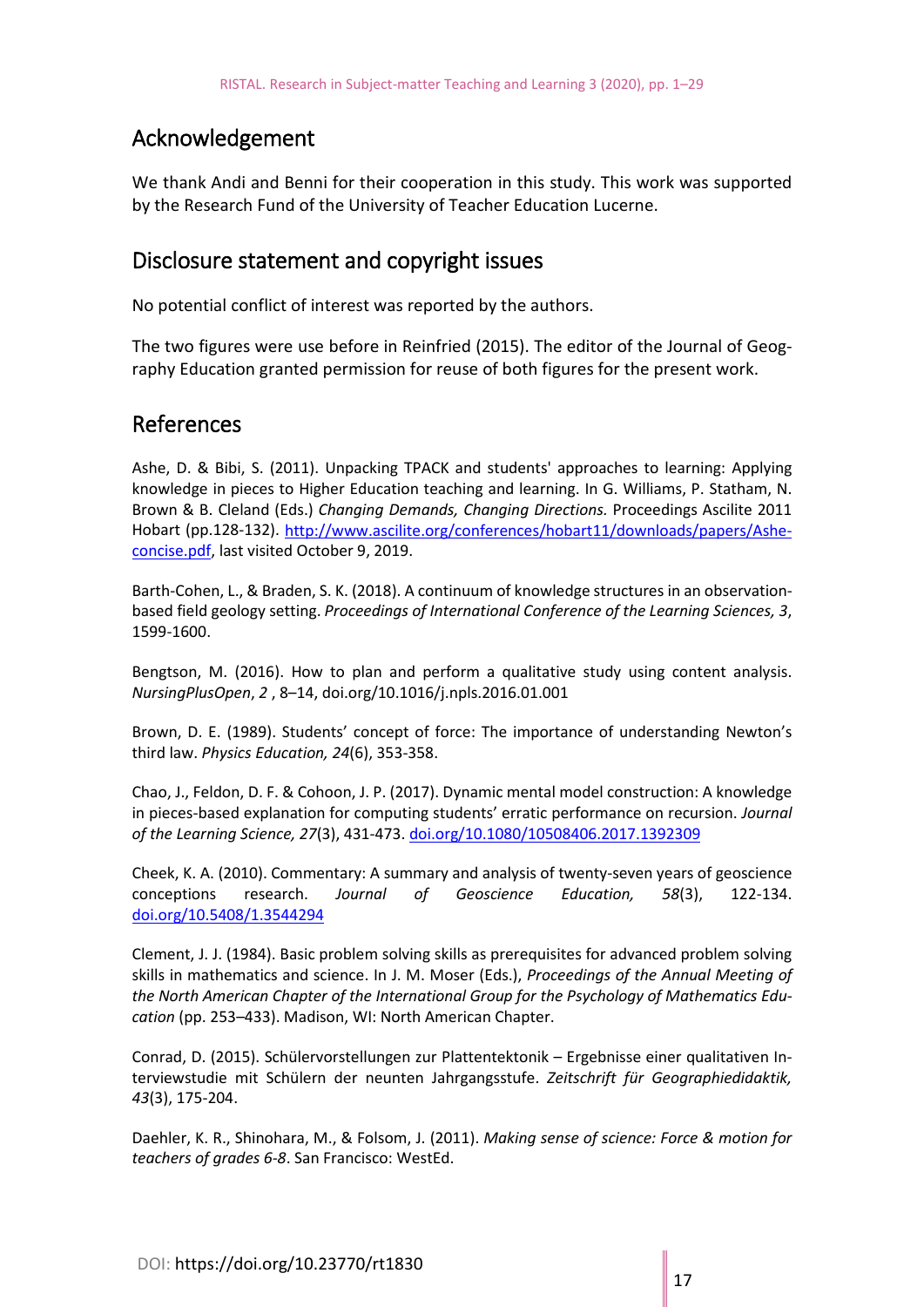D-EDK, Deutschschweizer Erziehungsdirektoren-Konferenz (2015). *Lehrplan 21. Luzern.* http:/[/www.lehrplan21.ch,](http://www.lehrplan21.ch/) last visited October 9, 2019.

DGfG, Deutsche Gesellschaft für Geographie (2014). *Educational Standards in Geography for the Intermediate School Certificate with sample assignments.* [http://www.geographie.de,](http://www.geographie.de/) last visited October 9, 2019. (updated 3<sup>rd</sup> edition)

diSessa, A., Sherin, B. & Levin, M. (2016). Knowledge analysis: An introduction. In A. diSessa, M. Levin & N. J. S. Brown (eds.), *Knowledge and Interaction* (pp. 30-71). New York: Routledge. [doi.org/10.4324/9781315757360](https://doi.org/10.4324/9781315757360)

diSessa, A. A. (2018). A friendly introduction to "Knowledge in Pieces": Modeling types of knowledge and their roles in learning. In G. Kaiser, H. Forgasz, M. Graven, A. Kuzniak, E. Simmt, & B. Xu (Eds.), *Invited Lectures from the 13th International Congress on Mathematical Education, ICME-13 Monographs*(pp. 66-84). Cham: Springer Open. [doi.org/10.1007/978-3-319-72170-5\\_5](https://doi.org/10.1007/978-3-319-72170-5_5)

diSessa, A. A. (2008). A bird's-eye view of the "Pieces" vs. "Coherence" controversy (from the "Pieces" side of the fence). In S. Vosniadou (Ed.), *International Handbook of Research on Conceptual Change* (pp. 35-60). New York: Routledge.

diSessa, A. A. (1993). Toward an epistemology of physics. *Cognition and Instruction*, *10*(2/3), 165-255. <https://doi.org/10.1080/07370008.1985.9649008>

Felzmann, D. (2013). *Didaktische Rekonstruktion des Themas "Gletscher und Eiszeiten" für den Geographieunterricht. Beiträge zur Didaktischen Rekonstruktion*, Bd. 41. Oldenburg: Didaktisches Zentrum Universität Oldenburg.

Flick, U. (2009). *An introduction to qualitative research.* London: Sage.

Glaser, B. G., & Strauss, A. L. (1967). *The discovery of grounded theory: Strategies for qualitative research.* New York: de Gruyter[. doi.org/10.4324/9780203793206](https://doi.org/10.4324/9780203793206)

Glawion, R., Glaser, R. & Sauer, H. (2009). *Physische Geographie*. Braunschweig: Westermann.

Goodyear, P., Markauskaite, L., & Kali, Y. (2009). Learning design, design contexts and pedagogical knowledge-in-pieces. In *The future of learning design conference proceedings* (pp. 13-19). Australia, Wollongong: University of Wollongong[. http://ro.uow.edu.au/fld,](http://ro.uow.edu.au/fld) last visited October 9, 2019.

Hammer, D., & Elby, A. (2002). On the form of a personal epistemology. In B. K. Hofer & P. R. Pintrich (Eds.), *Personal epistemology: The psychology of beliefs about knowledge and knowing* (pp. 169-190). Mahwah, NJ, US: Lawrence Erlbaum Associates Publishers.

Hammer, D. (2004). The variability of student reasoning, lectures 1- 3. In E. F. Redish & M. Vicentini (Eds.), *Research on Physics Education. Proceedings of the International School of Physics "Enrico Fermi", Course CLVI*, Vol. 156 (pp. 279-340). Bologna: Società Italiana di Fisica.

Hammer, D. (2000). Student resources for learning introductory physics. *American Journal of Physics, Physics Education Research Supplement, 68*(7), 52- 59.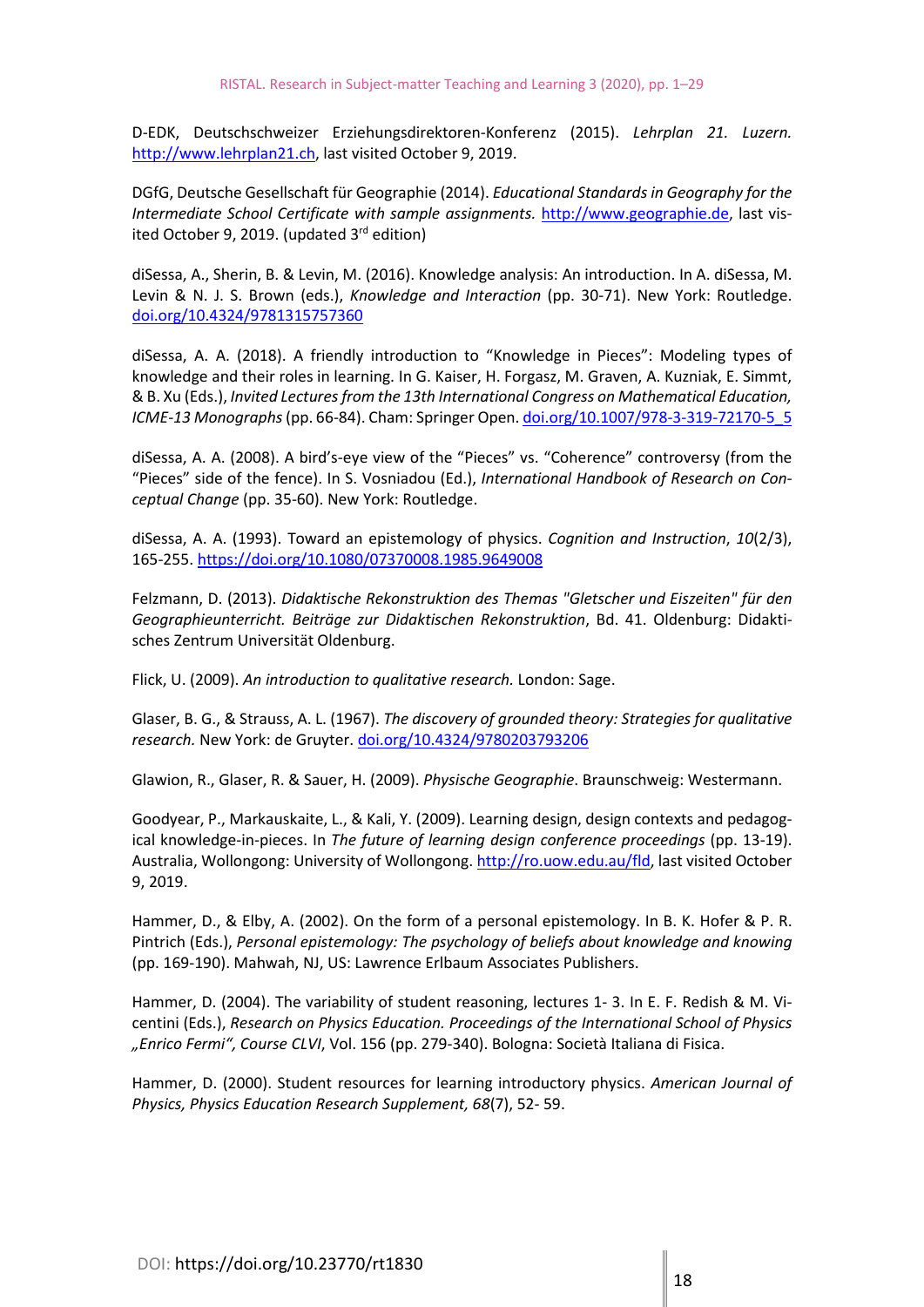Hammer, D. (1996). Misconceptions or p-prims: How may alternative perspectives of cognitive structure influence instructional perceptions and intentions? The *Journal of the Learning Sciences, 5*(2), 97-127.

Harlow D. B., Bianchini J. A., Swanson L. H. & Dwyer H. A. (2013). Potential teachers' appropriate and inappropriate application of pedagogical resources in a model-based physics course: A "knowledge in pieces" perspective on teacher learning. *Journal of Research in Science Teaching, 50*(9), 1098–1126. doi.org/10.1002/tea.21108

Harrison, A. G., & Treagust, D. F. (2002). The particulate nature of matter: Challenges in understanding the submicroscopic world. In J. K. Gilbert, O. de Jong, R. Justi, D. F. Treagust, & J. H. Van Driel (Eds.), *Chemical education: Towards research-based practice* (pp. 189–212). Dordrecht: Kluwer Academic.

Haszeldine, R. S. (2009). Carbon capture and storage: How green can black be? *Science 325*, 1647-1652, doi.org/10.1126/science.1172246

Hölting, B. & Coldewey, W. G. (2009). *Hydrogeologie – Einführung in die Allgemeine und Angewandte Hydrogeologie*. München: Elsevier.

IGRAC International Groundwater Resource Assessment Centre (2018). *Groundwater Overview: Making the invisible visible*. [https://www.un-igrac.org/sites/default/files/re](https://www.un-igrac.org/sites/default/files/resources/files/Groundwater%20overview%20-%20Making%20the%20invisible%20visible_Print.pdf)[sources/files/Groundwater%20overview%20-%20Making%20the%20invisible%20visi](https://www.un-igrac.org/sites/default/files/resources/files/Groundwater%20overview%20-%20Making%20the%20invisible%20visible_Print.pdf)[ble\\_Print.pdf,](https://www.un-igrac.org/sites/default/files/resources/files/Groundwater%20overview%20-%20Making%20the%20invisible%20visible_Print.pdf) last visited October 9, 2019.

Iszak, A. (2005). "You have to count the squares": Applying knowledge in pieces to learning rectangular area. *Journal of the Learning Sciences*, *14*(3), 361–403, [doi.org/10.1207/s15327809jls1403\\_2](https://doi.org/10.1207/s15327809jls1403_2)

Kapon, S. (2016). Unpacking sense making. *Science education, 101*(1), 165-198. [doi.org/10.1002/sce.21248](https://doi.org/10.1002/sce.21248)

Kapon, S. & diSessa, A. A. (2012). Reasoning through instructional analogies. *Cognition and Instruction*, *30*, 261–310[. doi.org/10.1080/07370008.2012.689385](https://doi.org/10.1080/07370008.2012.689385)

Kleemann, F., Krähnke, U. & Matuschek, I. (2009). *Interpretative Sozialforschung: Eine praxisorientierte Einführung.* Wiesbaden: VS

Lane, R. & Coutts, P. (2012). Student's alternative conceptions of tropical cyclone causes and processes. *International Research in Geographical and Environmental Education*, *21*(3), 205-222. [doi.org/10.1080/10382046.2012.698080](https://doi.org/10.1080/10382046.2012.698080)

Louca, L., Elby, A., Hammer, D., & Kagey, T. (2004). Epistemological resources: Applying a new epistemological framework to science instruction. *Educational Psychologist*, *39*(1), 57-68. [doi.org/10.1207/s15326985ep3901\\_6](https://doi.org/10.1207/s15326985ep3901_6)

Masson, S. & Legendre, M.-F. (2008). Effects of using historical microworlds on conceptual change: A p-prim analysis. *International Journal of Environmental & Science Education, 3*(3),115- 130.

McCloskey, M. (1983). Intuitive physics, *Scientific American, 248,* 122-130.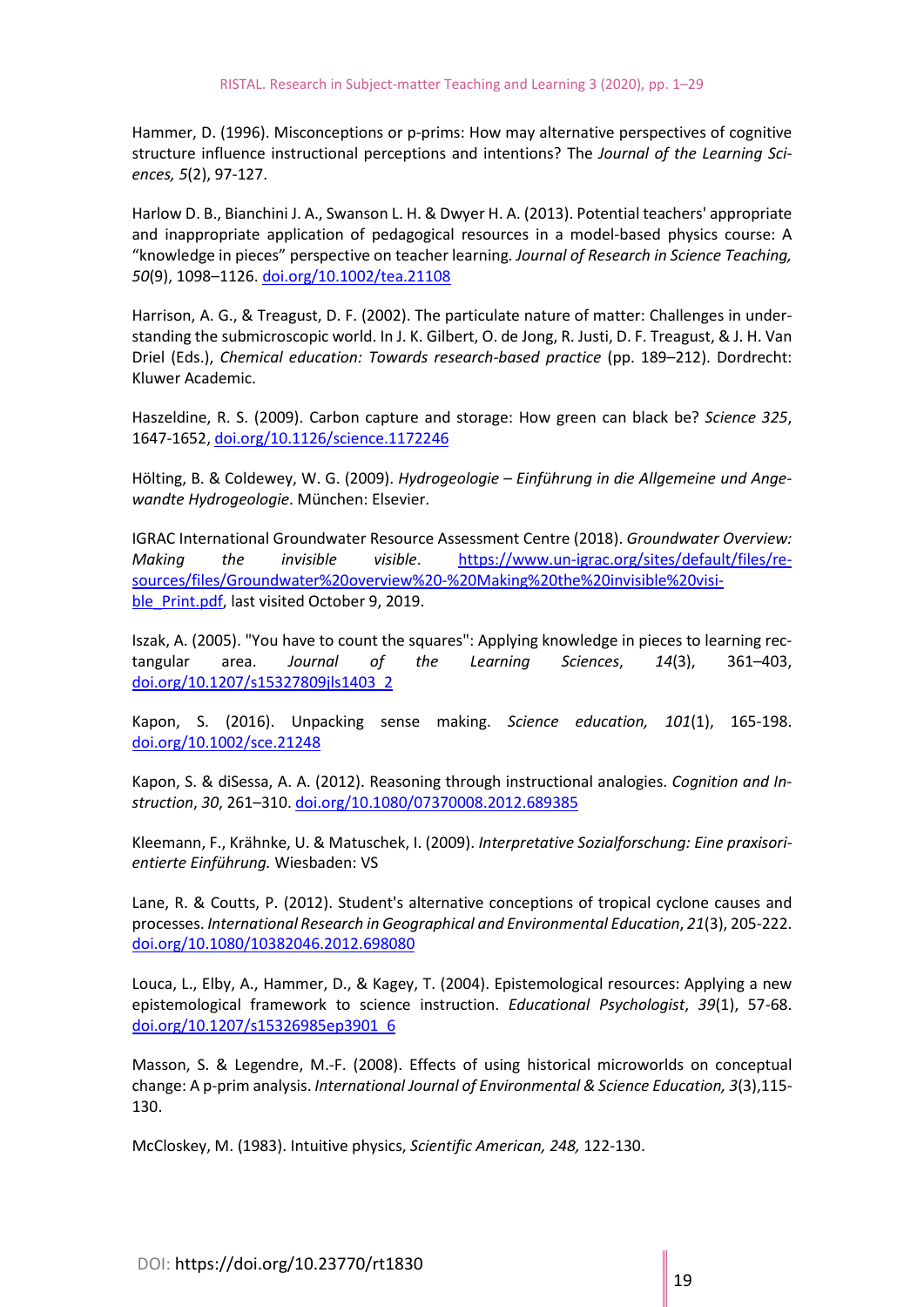Niebert, K., Marsch, S., & Treagust, D. F. (2012). Understanding needs embodiment: A theoryguided reanalysis of the role of metaphors and analogies in understanding science. *Science Education*, *96*(5), 849–877[. doi.org/10.1002/sce.21026](https://doi.org/10.1002/sce.21026)

Ohst, A., Fondu, B. Glogger, I., Nückles, M., & Renkl (2014). Preparing learners with partly incorrect intuitive prior knowledge for learning. *Frontiers in Psychology*, *5*(664). doi.org[/10.3389/fpsyg.2014.00664](https://dx.doi.org/10.3389%2Ffpsyg.2014.00664)

Orrill C. H., Eriksen Brown R. (2012). Making sense of double number lines in professional development: Exploring teachers' understandings of proportional relationships. *Journal of Mathematics Teacher Education 15*(5), 381–403 doi.org/10.1007/s10857-012-9218-z

Owen, C., Pirie, D., & Draper, G. (2011). *Earth Lab: Exploring the Earth Sciences.* Australia: Cengage learning.

Parnafes, O. (2012). Developing explanations and developing understanding: Students explain the phases of the moon using visual representations. *Cognition and Instruction, 30*(4), 359-403, doi.org/10.1080/07370008.2012.716885

Patton, M. Q. (2002). *Qualitative research & evaluation methods.* Thousand Oaks, California: Sage.

Philip, T. (2011), An "Ideology in Pieces" Approach to Studying Change in Teachers' Sensemaking About Race, Racism, and Racial Justice, *Cognition and Instruction, 29*(3), 297-329. [doi.org/10.1080/07370008.2011.583369](https://doi.org/10.1080/07370008.2011.583369)

Redish, E. F. (2004). A theoretical framework for physics education research: Modeling student thinking. In E. F. Redish & M. Vicentini (Eds.), *Proceedings of the Enrico Fermi Summer School, Course CLVI* (pp. 1-63). Bologna: Italian Physical Society.

Reinders, H. (2005). *Qualitative Interviews mit Jugendlichen führen. Ein Leitfaden.* München: Oldenbourg.

Reinfried, S. (2015). Der Einfluss kognitiver und motivationaler Faktoren auf die Konstruktion hydrologischen Wissens – eine Analyse individueller Lernpfade. *Zeitschrift für Geographiedidaktik, 43*(2), 107-138.

Reinfried, S., Aeschbacher, U. Kienzler, P. & Tempelmann, S. (2013). Mit einer didaktisch rekonstruierten Lernumgebung Lernerfolge erzielen – das Beispiel Wasserquellen und Gebirgshydrologie. *Zeitschrift für Didaktik der Naturwissenschaften, 19*, 261-288.

Reinfried, S., Aeschbacher, U., & Rottermann, B. (2012a). Improving students' conceptual understanding of the greenhouse effect using theory-based learning materials that promote deep learning. *International Research in Geographical and Environmental Education, 21*(2), 155-178. [doi.org/10.1080/10382046.2012.672685](https://doi.org/10.1080/10382046.2012.672685)

Reinfried, S., Tempelmann, S., & Aeschbacher, U. (2012b). Addressing secondary school students' everyday ideas about freshwater springs in order to develop an instructional tool to promote conceptual reconstruction. *Hydrology and Earth System Science, 16*(5), 1365-1377. http://www.hydrol-earth-syst-sci.net/16/1365/2012/hess-16-1365-2012.html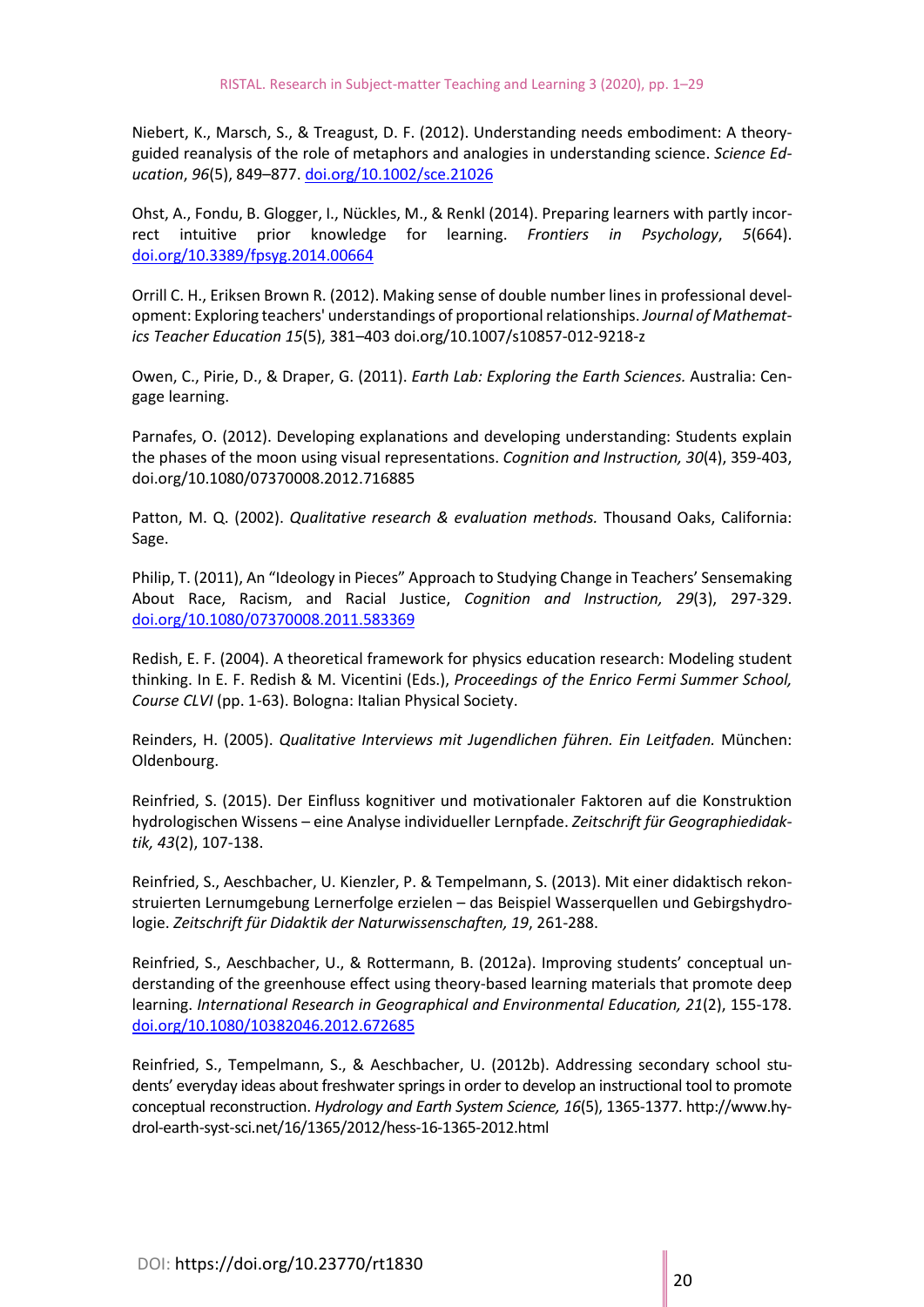Rosenberg, S. A., Hammer, D., & Phelan, J. (2006). Multiple epistemological coherences in an eighth-grade discussion of the rock cycle. *Journal of the Learning Sciences*, *15*(2), 261-292. [doi.org/10.1207/s15327809jls1502\\_4](https://doi.org/10.1207/s15327809jls1502_4)

Shelton, B. E. & Stevens, R. R. (2004). Using coordination classes to interpret conceptual change in astronomical thinking. In Y. B. Kafai, W. A. Sandoval, N. Enyedy, A. Scott Nixon & F. Herrera (Eds.), *Proceedings of the 6th international conference for the learning sciences (8 pages).* Mahwah, NJ: Lawrence Erlbaum.

Sherin, B. L., Krakowski, M. & Lee, V. R. (2012). Some assembly required: How scientific explanations are constructed during clinical interviews. *Journal of Research in Science Teaching, 49*(2), 166-198. [doi.org/10.1002/tea.20455](https://doi.org/10.1002/tea.20455)

Sherin, B. L. (2006). Common sense clarified: The role of intuitive knowledge in physics problem solving. *Journal of Research in Science Teaching*, *43*(6), 535 – 555. [doi.org/10.1002/tea.20136](https://doi.org/10.1002/tea.20136)

Sherin, B. L. (2001). How students understand physics equations. *Cognition and Instruction, 19*(4), 479-541. doi.org[/10.1207/s1532690xci1904\\_3](https://doi.org/10.1207/s1532690xci1904_3)

Southerland, S. A., Abrams, E., Cummins, C. L., & Anzelmo, J. (2001). Understanding students' explanations of biological phenomena: Conceptual frameworks or p-prims? *Science Education, 85*(4), 328-348. [doi.org/10.1002/sce.1013](https://psycnet.apa.org/doi/10.1002/sce.1013)

Spelke, E. S. (1991). Physical knowledge in infancy: Reflections on Piaget's theory. In S. Carey & R. Gelman (Eds.), *The epigenesis of mind: Essays on biology and cognition* (pp. 133–169). Hillsdale, NJ: Lawrence Erlbaum.

Stamann, S., Janssen, M., & Schreier, M. (2013). Qualitative Inhaltsanalyse – Versuch einer Begriffsbestimmung und Systematisierung. *Forum Qualitative Sozialforschung, 17*(3). http://www.qualitative-research.net/index.php/fqs/article/view/2581/4022

Strauss, A., & Corbin, J. (1998). *Basics of qualitative research: Techniques and procedures for developing grounded theory*. Thousand Oaks, CA: Sage.

Taber, K. S., & García Franco, A. (2010). Learning processes in chemistry: Drawing upon cognitive resources to learn about the particulate structure of matter. *Journal of the Learning Sciences, 19*(1), 99-142. [doi.org/10.1080/10508400903452868](https://doi.org/10.1080/10508400903452868)

Taber, K. S. (2001). Building the structural concepts of chemistry: Some considerations from educational research. *Chemistry Education: Research and Practice in Europe, 2,* 123–158. <https://doi.org/10.1039/B1RP90014E>

Tarbuck, E. J. & Lutgens, F. K. (2009). *Earth Science.* Upper Saddle River (NJ): Pearson Prentice Hall.

Ueno, N. (1993). Reconsidering p-prims theory from the viewpoint of situated cognition. *Cognition and Instruction, 10*(2-3), 239–248[. doi.org/10.1080/07370008.1985.9649010](https://doi.org/10.1080/07370008.1985.9649010)

Vosniadou, S. (2013). Conceptual change in learning and instruction: The framework theory approach. In S. Vosniadou (Ed.), *International Handbook of Research on Conceptual Change*, (pp. 11-30). New York: Routledge.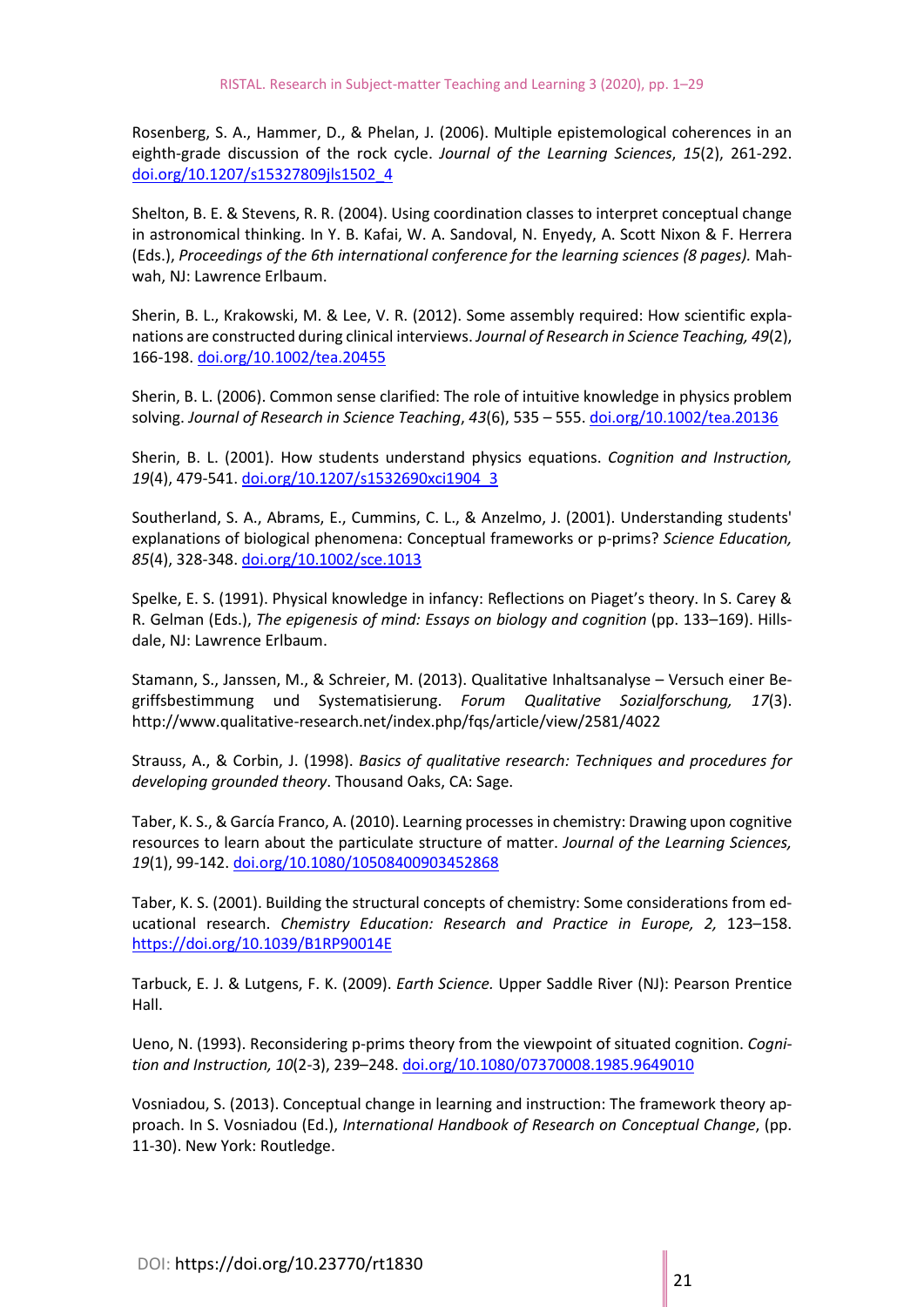Wagner, J. F. (2006). Transfer in pieces. *Cognition and Instruction, 24*(1), 1–71. doi.org/10.1080/10508406.2010.505138

Watts, D. M., & Zylbersztajn, A. (1981). A survey of some children's ideas about force, *Physics Education*, *16*(6), 360-365.

# Appendix

# 1 Excerpts from the Interviews

The following section includes excerpts from the video transcripts (translated from German to English), in which the students explain how water springs form. Excerpt A contains conversational turns related to Andi's explanations, and excerpt B conversational turns related to Benni's explanations; "Int.1" denotes the first interviewer (Reinfried), and "Int. 2" a member of her research group.

Transcription conventions:

1. "(#)" - Numbers in italics in parentheses indicate length of pauses in seconds.

2. "..." - Three dots indicate an untimed pause.

3. "[...]" - Three dots in square italic brackets indicate that some material contained in the original transcript has been omitted.

4. "=" - The equals sign indicates two utterances voiced in sequence without any perceptible pause.

5. "((*the water*))" - Italic text in double parentheses provides extra-linguistic information such as references to related bodily movements or students' utterances.

#### 1.1 Excerpts from the interview with Andi

A1 Int1: How do you imagine a spring is formed?

A2 Andi: Well, I think that *((speaks Swiss-German dialect; Int1 interrupts))*.

A3 Int1: Could you speak High-German, then it's easier to typewrite it later.

A4 Andi: Well, I think that, um, that the water comes from below and from the earth-, so yeah, it's heated by the Earth's core and then it somehow bubbles (German: *sprudelt*) to the top *((moves left hand over the drawing))*. And then it makes its pool, like, on its own. Yes.

*[...]*

A5 Int1: And so how does the water that is heated there get there?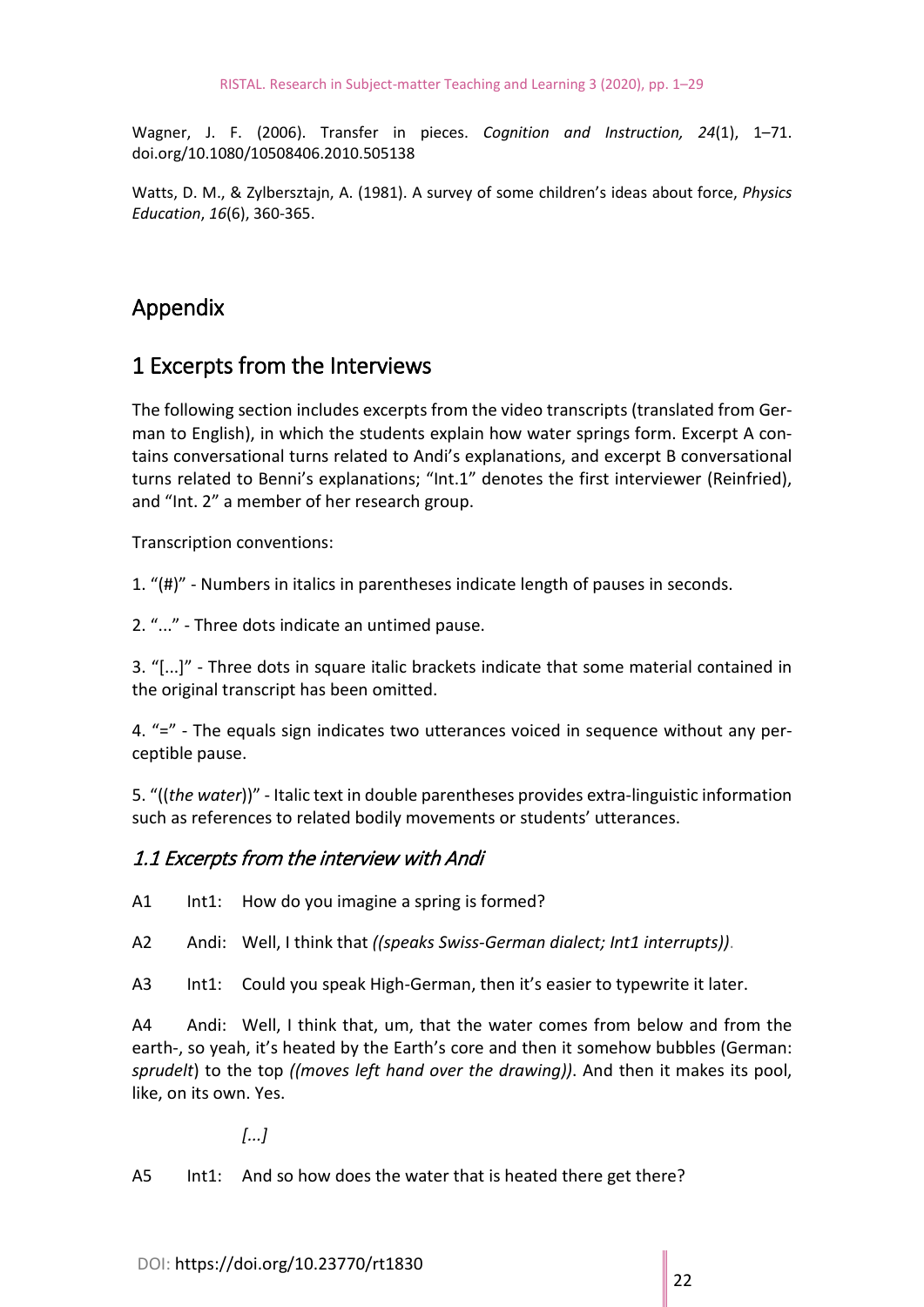A6 Andi: *[##]* Well, I think, that it sort of, for example in rivers, it sort of goes under the ground ((*means: seeps into river beds; A6 makes eye contact with Int.1*)). Then it somehow goes through passages or something. Then it gets heated up again down there and bubbles (*sprudelt*) to the top again *((makes eye contact)).*

| A7  | Int1:    | =So in rivers it seeps through passages and that's how it gets down be-<br>low, then it's heated and why does it come to the top again when it's<br>heated?                                                                     |
|-----|----------|---------------------------------------------------------------------------------------------------------------------------------------------------------------------------------------------------------------------------------|
| A8  | Andi:    | =Well, because it, I think because it bubbles (sprudelt) up again. <sup>1</sup>                                                                                                                                                 |
| A9  | $Int1$ : | =Mmm, and what might be the reason for that?                                                                                                                                                                                    |
| A10 | Andi:    | =Well, I just think that it ((the water)) becomes steam and then it rises<br>up.                                                                                                                                                |
| A11 | $Int1$ : | What makes you think that?                                                                                                                                                                                                      |
|     |          | []                                                                                                                                                                                                                              |
| A12 | Andi:    | =Well, I was actually just thinking of a pot, because you also heat water<br>in it, and steam is given off too ((makes eye contact)).                                                                                           |
|     |          | []                                                                                                                                                                                                                              |
| A13 | $Int1$ : | And then the cooker would be, so to speak, the earth's core?                                                                                                                                                                    |
| A14 | Andi:    | Mmm ((agreeing)).                                                                                                                                                                                                               |
| A15 | $Int1$ : | =And, um, this spring basin, or the "pool" ((moves left hand over the<br>drawing)) that you described in your text, how should we imagine that?                                                                                 |
| A16 | Andi:    | =Well, for example, it can be on a mountain or just on the ground, on<br>bedrock, where the water with its own power has somehow formed a<br>pool like this ((Makes an anticlockwise circular movement with a cupped<br>hand)). |
| A17 | $Int1$ : | Hmm, and what makes you think that?                                                                                                                                                                                             |

<u>.</u>

<span id="page-23-0"></span><sup>1</sup> The word "bubble" (*Sprudel*) is used in German in a geoscience context to describe water released from bubbling springs, fountains or geysers. Here, Andi really means bubble in the sense of surge, simmer, boil because he used the analogy of a steaming pot filled with hot water. However, in A20 he uses the analogy of fluvial potholes to explain his spring pool. Fluvial potholes are the result of vertical river eddies. In colloquial German river eddies are Wasser-Strudel and fluvial potholes are Strudel-Löcher. Because the terms Sprudel und Strudel are very similar it is not clear whether Andi was aware of the fact that the words mean different things in a geoscience context.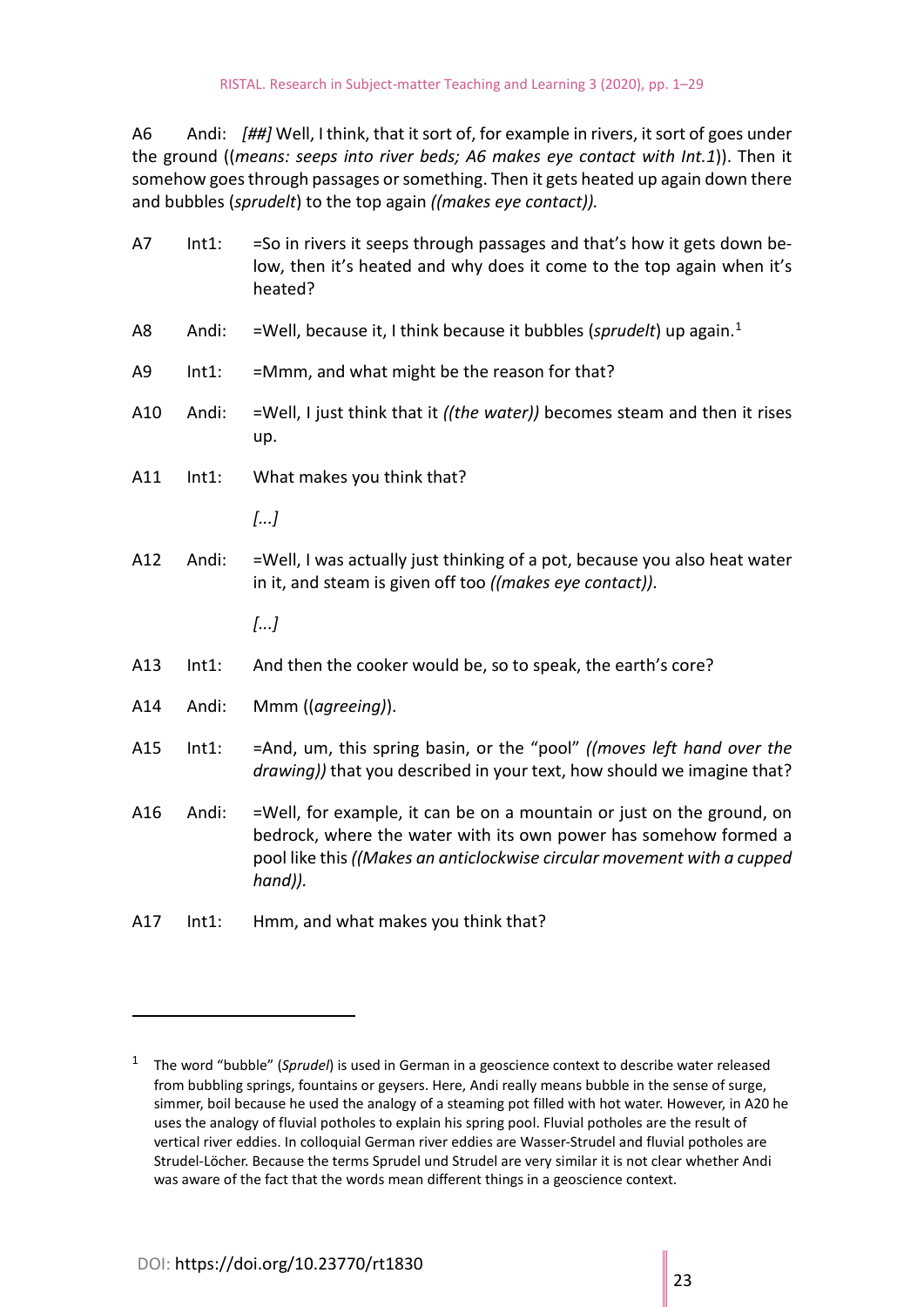- A18 Andi: =I don't really know *((smiles and shrugs shoulders)).*
- A19 Int1: =Just an idea? *((encouraging smile*)). *[…]* Or have you maybe seen something like that before? Or maybe heard about it in school in a different context?
- A20 Andi: [####] Well, for example, the bit about the water power, I heard about that in Ticino for example, because here rivers also use their own power to form pools themselves, for example.

- A21 Int1: You've described that here in writing as, you've written it as, um,... so you think it's with the strength of the water ((*points to the student's sentence "The strength of the water has formed the pool)).* What do you mean by "strength"?
- A22 Andi: Well just, well the quickness.
- A23 Int1: Hmm, so the speed, is that? Yes?
- A24 Andi: Mmm (*agreeing*).
- A25 Int1: Then here ((*points to the student's drawing))* we have the earth and stone ... So there the rock is on the soil.
- A26 Andi: Hmm, well just the earth is underneath and then above it, a layer of stone starts *((makes horizontal movements with hand)).*
- A27 Int1: =And so what is the earth for you? Here?
- A28 Andi: =Well just the normal ground.
- A29 Int1: =So we have to imagine that the top soil would be here *((points to the drawing)).* And the stone, the rock, is on top of it?
- A30 Andi: Mmm *((agreeing)),* so it's a layer of stone on top. Just not all of it *((the whole of the Earth's crust))* is made of stone.
- A29/31 Int1: Hmm. Have you seen something like that in nature before? *((points to the drawing))*
- A30/32 Andi: No ... not really.
- A33 Int1: And what makes you think that?
- A34 Andi: =Well there can't really be just stone under the mountain, because there must also be earth underneath there.
- A35 Int1: =And why?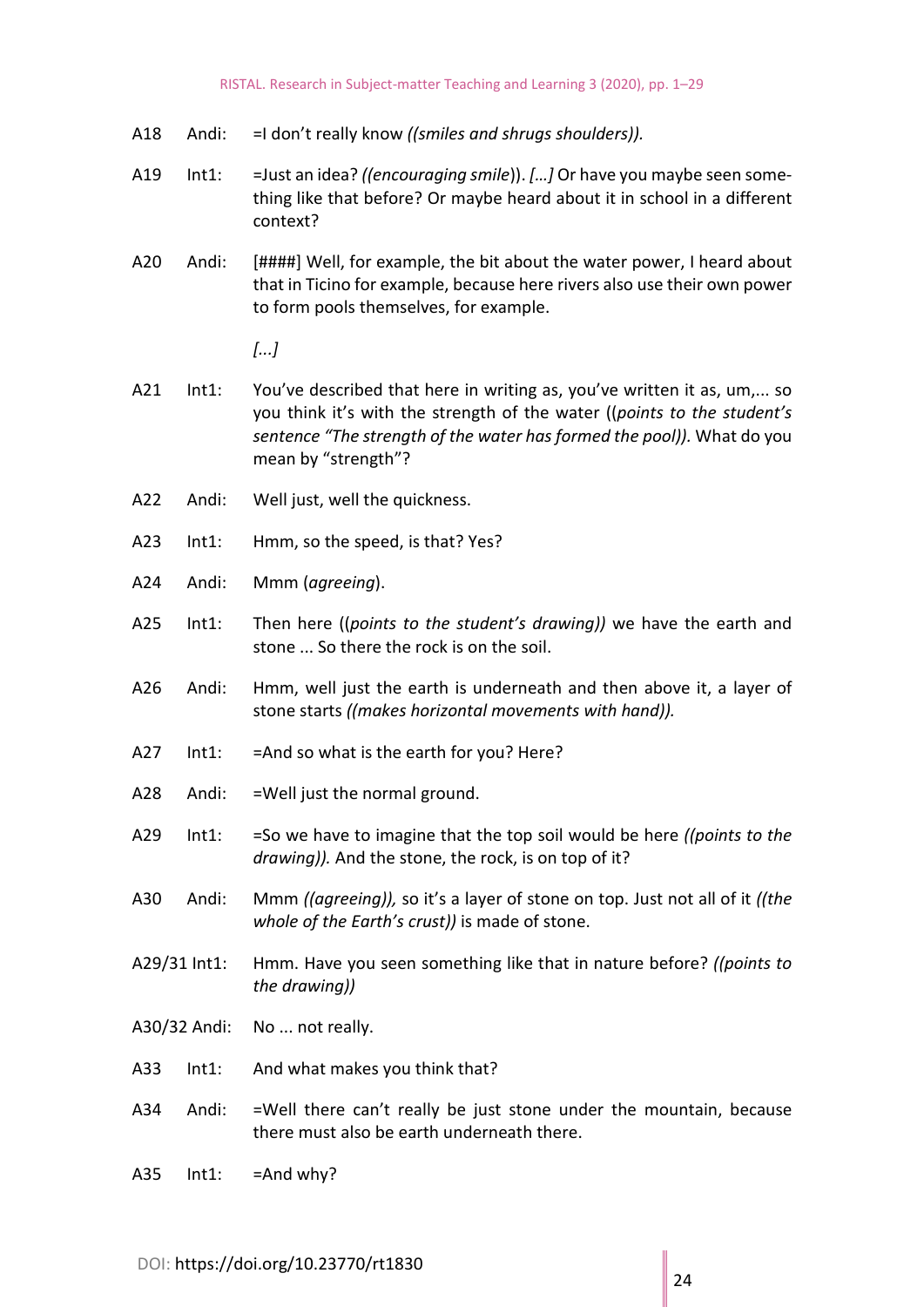- A36 Andi: Well, because not everything can be made of stone *((smiles and makes eye contact with Int1)),* otherwise you wouldn't be able to get under there, like by drilling or something.
- A37 Int1: Ah, yes *((sympathetic smile)).* Now, so we've already talked about where the in the hollow shape comes from. You said it comes from the earth. *[…]* And then you wrote, I believe it's on the next page ((*ruffles through the documents)*), ah, no here "the path up and the pool are formed by the power of the bubbles (*Sprudel*)" *((points to the student's text.*)). So, what do you mean by "bubble" here?
- A38 Andi: =Well, just *((shrugs shoulders and glanced briefly at Int1))* the steam comes up too, and yeah.
- A39 Int1: =That would be the steam, the bubble *((points to student's drawing))*?
- A40 Andi: Mmm *((agreeing)).*
- A41 Int1: =And it has, so to speak, made space to rise, err, and after, then... The steam has also made the pool? *((points to student's drawing))*?
- A42 Andi: =Well, no, it ((*the water*)) actually did it in the pool.
- A43 Int1: Hmm, yes *((nods)).* And, um, how should we imagine the rising area?
- A44 Andi: =Well, I think, they're just very very small like little tubes that just rise up.
- A45 Int1: Ah, yes. And how can the power of the bubbles manage that then? What exactly happens?
- A46 Andi: =Well, I think, well it just needs a long time and then a little bit of rock keeps getting pushed away. Well no, not pushed away, just like grinded away and at some point it *((a tube)*) just gets bigger.

#### 1.2 Excerpts from the interview with Benni

- B1 Int2.: How do you imagine a spring is formed? I think it would be good if you *(###)* could explain this using your drawing.
- B2 Benni: = Ok, err (#), I drew a spring there. Err, there are different springs, I thought. Um, I've also seen them *((springs))* from glacier water *((makes eye contact with Int2))* yeah, that flows down in a cave ... Or, I've also heard that rain goes in the ground ((*moves right index finger to the downward seeping rain in his drawing))* and then there's a hole, so a cave, ((*moves right index finger to his self-drawn cave; makes eye contact))* where it falls into, then there are stalactites, and yeah *(###) ((speaks Swiss-German dialect))*.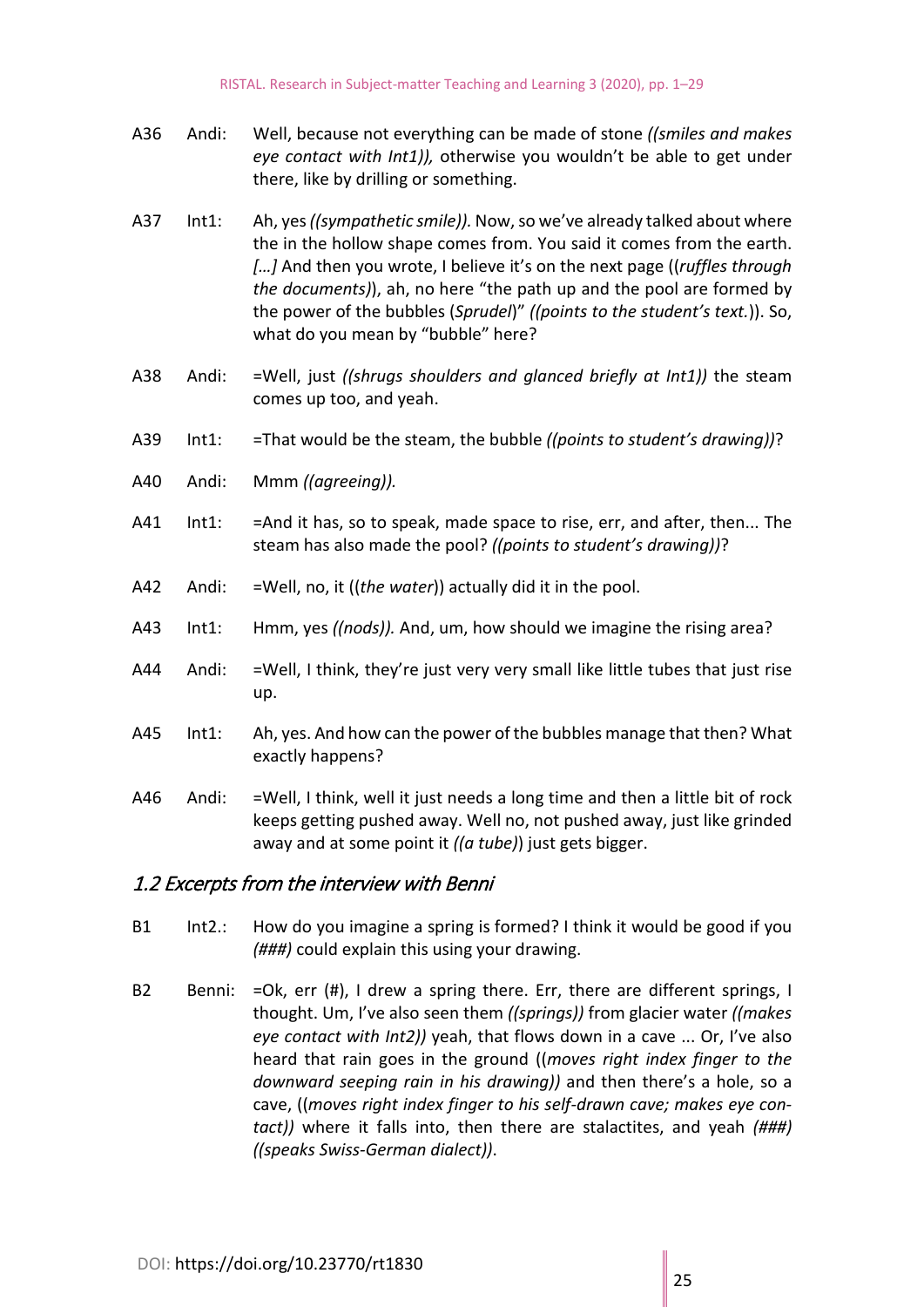- B3 Int2.: And there *((on the drawing))* you have a little *(#)* of both in it *((Int1 and Benni look at the drawing)).*
- B4 Benni: Yes, exactly.
- B5 Int2.: So, here the rain falls on the mountain *((moves finger over the drawing))* and what happens then, can you briefly explain it again?
- B6 Benni: =Um, then it *((the water, the rain)) ((changes his talk from Swiss-German dialect to High-German))* goes here *((points to a point on his drawing)*) through the stone basically *((looks directly at Int2))* into the cave, yes.
- B7 Int2.: How does it go through the stone?
- B8 Benni: Through grooves, um yeah.
- B9 Int2.: =And and this water from the glacier, how does that get in the cave?
- B10 Benni: Um, the water, basically digs holes, yes, and I've been in one *((a hole))*, in one from the Jungfrau glacier *((makes a rotating movement with right hand)*), where the water flows down like that *((shows a steep slope with hand)),* um, and that was very impressive, there the water comes at a huge pace from the top to the bottom, you could really see how the water had drilled its way under *((moves a slightly bent right hand horizontally away from and towards himself, looks at his drawing during the whole explanation.))*, so yeah.
- B11 Int2.: =How could you see that it had drilled there *((makes an impactful movement with left hand))*?
- B12 Benni: Well yeah, there is a huge hole *((moves his right hand in circles over the table-top imitating the process of carving out the hole))*, basically, where the water then flows down and, yeah *((looks at his drawing during the whole explanation.))*

- B13 Int2.: How do you know that?
- B14 Benni: Um, yeah, I've been to Lucerne, to the ... Glacier Garden, there it's also like that *(##) ((makes spiral hand movement as in turn B12))*, yes like it digs and just there at the Jungfrau *((area))*, where the glacier … , and yeah. My dad has also talked about it, from museums, yes *((looks directly at Int2 and shrugs slightly; signals uncertainty))*.
- B15 Int2.: And the part about the stalactite cave and so on?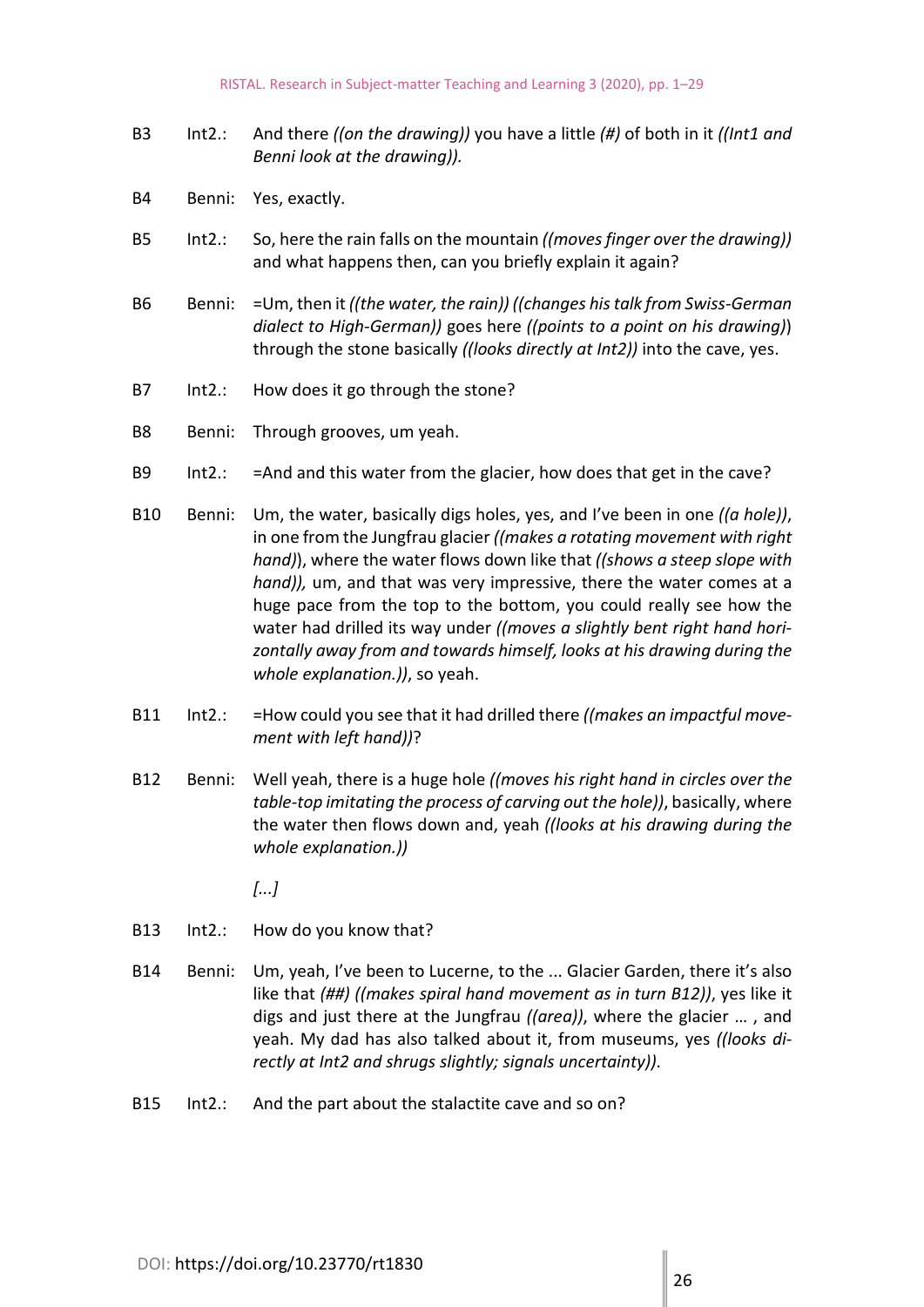- B16 Benni: I've also been to a stalactite cave and we had a guide there, who explained how it happened, I mean how they were formed, basically *((turns head and looks into the camera))*.
- B17 Int2.: Hmm ok…, how do you imagine a mountain? What is it made from?
- B18 Benni: Um, I think a mountain is made from stone, so yeah, first there is a soil layer and then the stone *((makes horizontal hand movements over the table))* and then a cave *((forms a hollow in the air with his hands))*, if we're talking about springs, err yes.

- B19 Int2.: How can we imagine this cave? What's the nature of it?
- B20 Benni: Err, it *((the inside of the cave))* is err, not just round somehow *((makes a quick movement with right hand with outstretched index fingers))*. It suddenly has a corner that faces forward but it's nevertheless rounded out *((means hollowed out or rounded off)) ((copies the hollowing process with a turning movement of his arched right hand))*, so yes, um, it's not completely square there. When there's a curve, the curve is really rounded out so the water comes like that and then it does that *((imitates the development of curves in the underground waterflow and a rightangled change in course with an arched right hand.)).*
- B21 Int2.: Hmm, Ok. And what material are the walls, the ceiling and the floor made from?
- B22 Benni: = From stone, well yes, water and stone, so limestone or whatever it's called, um yeah.
- B23 Int2.: = And why doesn't the water that comes into the cave just sink further down?
- B24 Benni: =Um, because the further down you go, the harder the stone becomes, and yeah.
- B25 Int2.: Ok. Um..., why does the water flow out at all and not just collect inside?
- B26 Benni: Um, I am sure that there are caves where the water just stays there, but *((raises voice and speaks louder))* the water eats further into the stone and at some point it will then just come out,... yes.
- B27 Int2.: Ok, so it makes its own way out?
- B28 Benni: Yes.
- B29 Int2.: *((Nods in agreement))* Ah, how does ... why can the water drill at all?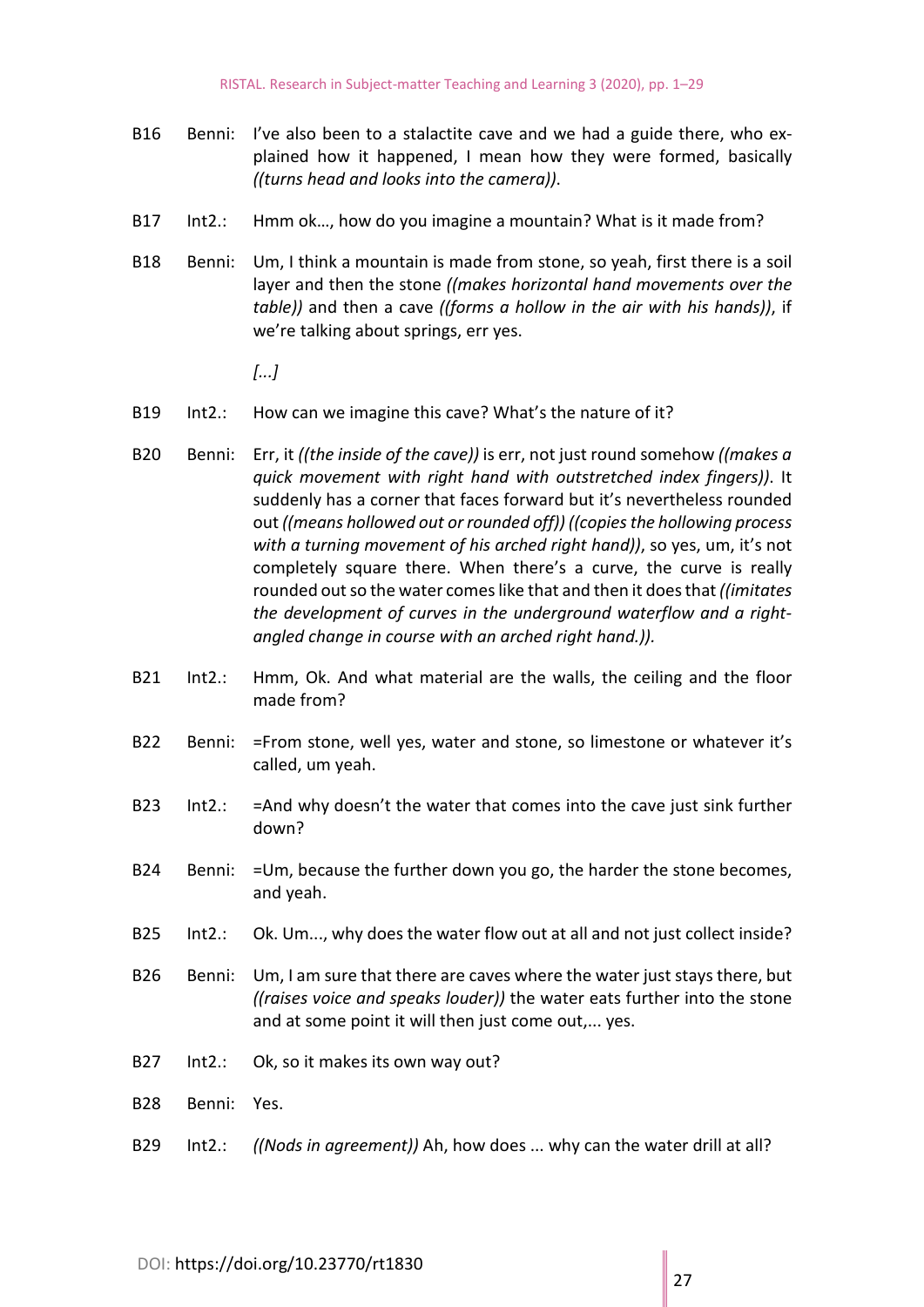- B30 Benni: Um, through the, the movement, well the movement again and again *((scratches audibly with his fingernails on the table-top in anticlockwise circular movements ((imitates the grinding of the water))*, so yeah.
- B31 Int2.: =So because it flows, in principle *((makes a flowing movement with right hand)).*
- B32 Benni: =Yes, smacks against the wall.
- B33 Int2.: Yes. And why does it come out in this particular place? *((points with right index finger to a point on the drawing))*
- B34 Benni: I just drew it like that now, um, just as an example... in the example of Jungfrau ((region)) it *((the water))* comes out as a river *((makes river movements with right hand))*. Yes and here is an opening there *((in the mountain flank that the cave is behind; moves right index finger over his drawing of the opening in the mountain and the way into the cave.))*, you can go in there and see. It *((the water))* just comes out there, basically through a hole.

- B35 Int2.: How does the underground water come up at all, how should we imagine that?
- B36 Benni: Yes, it's um, it's probably not quiet, the water, but constantly moving, um ((*makes a wave movement with right hand parallel to the tabletop*)), in the mountain it goes down and when it reaches the hard stone ((*shows a 90° steep surface gradually increasing the slope until it is horizontal))*, it flows forward, so yeah, against the wall *((moves his right arm with an outstretched hand sideways from his body rhythmically against an imaginary barrier*)), when more and more new water comes *((shows first a vertical surface with right hand, on which he imitates the drain water))*, then, it just hits the wall again and again and drills further. *((Then makes a turning movement with an arched hand, which symbolises the hollowing of the wall))*. Yes, so not very quietly at all *((in the sense that the water is not still))*.

- B 37 Int2: Is it true that the Earth's crust, so the underground, is made of several layers?
- B38 Benni: =Yes.
- B39 Int2: Are they all the same layers?